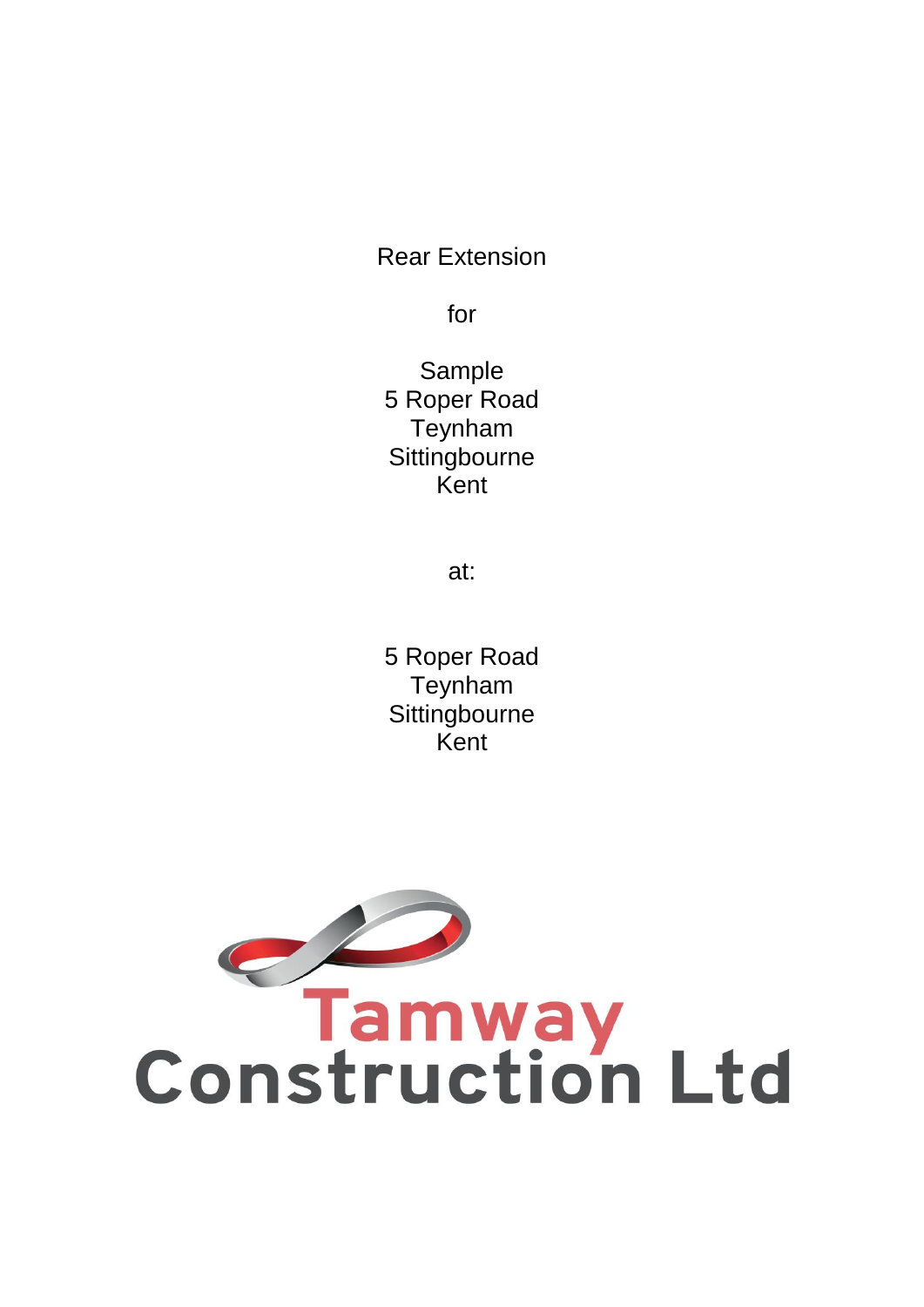Sample 5 Roper Road Teynham **Sittingbourne** Kent

Site address: 5 Roper Road Teynham **Sittingbourne** Kent

Saturday, 5 January 2019

Dear Sample,

Subject: Rear Extension

Thank you for your valued enquiry and instructions to quote for the above project.

We are pleased to attach the following estimate as requested. Should you have any questions regarding this estimate, please do not hesitate to contact us.

Considerations:

This estimate is based on the specification described herein. Any changes to drawings or specification would be treated as a variation and may be subject to an agreed price adjustment.

This estimate is valid for a period of 28 days from date of issue.

We trust that we have interpreted your requirements correctly as every effort has been made to accurately estimate your project.

We look forward to hearing from you.

Yours sincerely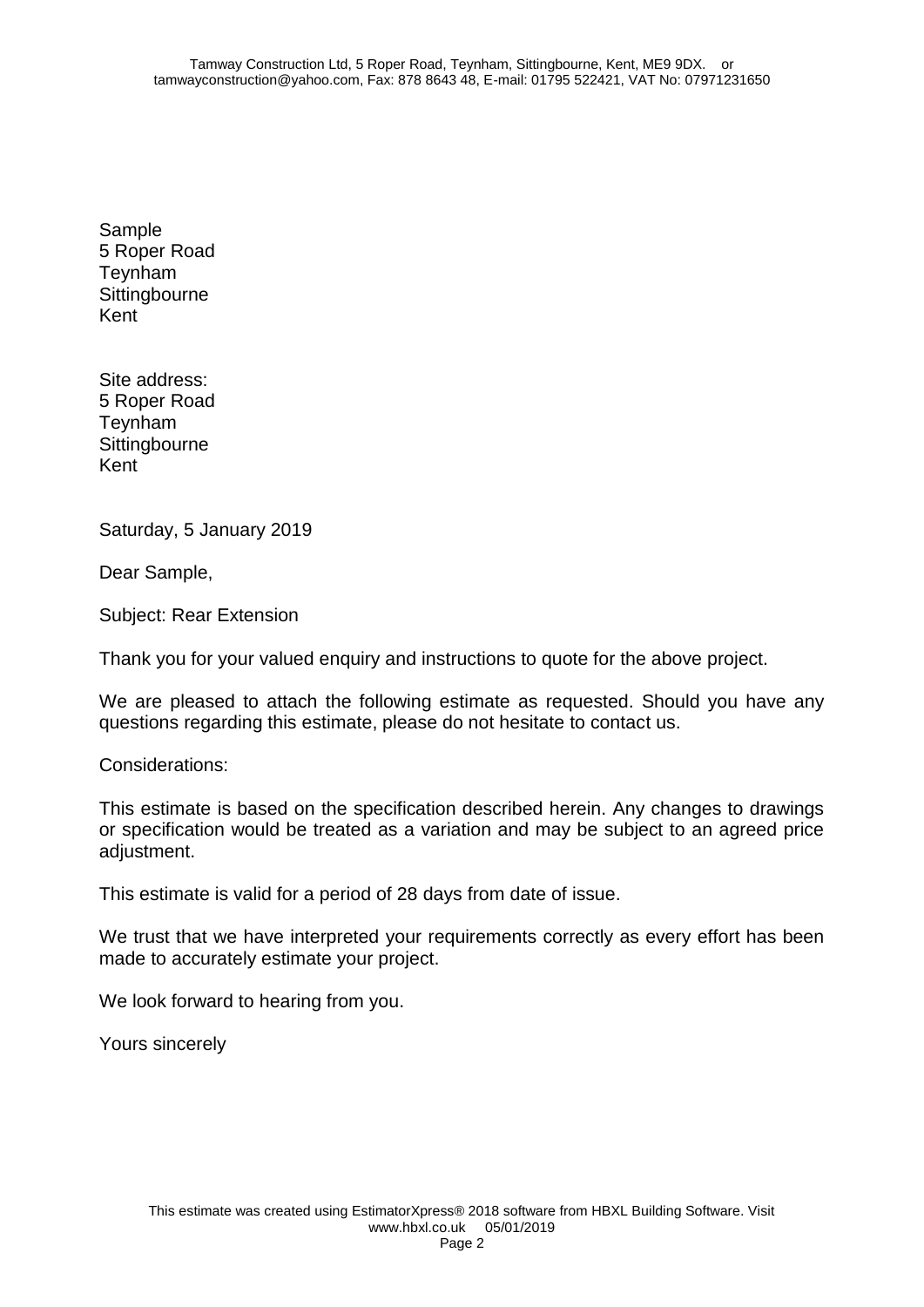# **Commencement**

Preparation of site and commencement of all building works.

### **Labour**

| <b>Rear and Side Extension</b>                         |                                             |              |
|--------------------------------------------------------|---------------------------------------------|--------------|
| <b>Site Strip</b>                                      |                                             |              |
| Banksman to assist with clearance of site              | Groundworker                                | 16 Hours     |
| <b>Plant</b>                                           |                                             |              |
| <b>Rear and Side Extension</b><br><b>Site Strip</b>    |                                             |              |
| Mini digger for clearing topsoil for removal from site | Mini Digger & Driver (8hr. day)             | .58 Day      |
| Removal of spoil from site                             | 20 Tonne Tipper & Driver inc. Land Fill Tax | .61 20 Tonne |
| Dumper to assist with site clearance                   | 3 Tonne Dumper                              | 1 Week       |
| Deliveries of plant for site clearance                 | Delivery (10 to 15 Miles)                   | 2 Each       |

# **Design Phase**

No allowance has been made for any necessary preparation of plans for Planning and Building Regulation Approval. All designs are the responsibility of the client.

#### **Subcontract Work**

**Rear and Side Extension Planning and Design Costs (Structural Engineer)** Enginners fees Engineers Fees 800 Each

## **Foundations**

Excavate for foundations using mechanical plant (if required) and cast foundations. Please note that the Building Control Officer will inspect the foundation prior to concreting and may require changes to the foundation depth and construction. Variations for additional excavation, trench support and concrete etc. will incur additional costs.

#### **Labour**

**Rear and Side Extension Brick and Block Cavity Wall (External Walls 1)** Place cavity fill **Containers** 3 Hours Coundworker **3 Hours 2 Hours** 3 Hours 3 Hours 3 Hours 3 Hours 3 Hours 3 Hours 3 Hours 3 Hours 3 Hours 3 Hours 3 Hours 3 Hours 3 Hours 3 Hours 3 Hours 3 Hours 3 Hours 3 Hours 3 Hours 3

### **Subcontract Work**

**Rear and Side Extension Composite Items (Piling)** Piling bore holes **Piling Contractor** Piling Contractor **Piling Contractor Piling Contractor Piling Contractor 1820 Unit**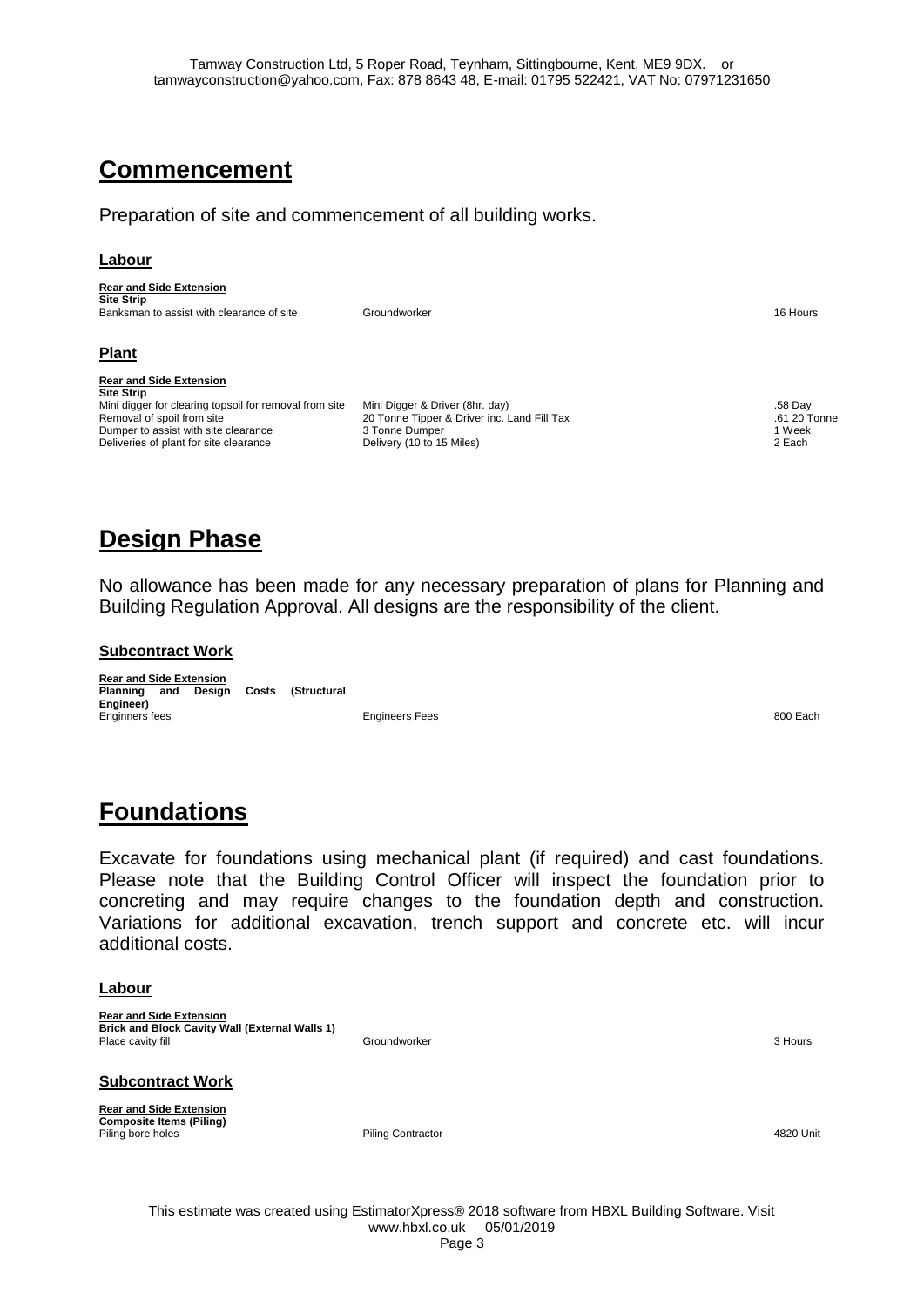## **Site set up**

Set up site ready to commence building works. Provide site toilet, cabin and security fencing to protect the building works during construction. Ensure the provision of adequate health and safety documentation and insurance for the duration of the contract.

#### **Plant**

**Rear and Side Extension Site Establishment (General Site Costs)** Skip Skip 7m3 inc. Land Fill Tax 1 Each 1 Each 1 Each 1 Each 1 Each 1 Each 1 Each 1 Each 1 Each 1 Each 1 Each 1 Each 1 Each 1 Each 1 Each 1 Each 1 Each 1 Each 1 Each 1 Each 1 Each 1 Each 1 Each 1 Each 1 Each 1 Each 1 Each

# **Footings**

**Rear and Side Extension**

Construct brick and block footings off prepared foundations.

#### **Material**

| <b>Brick and Block Cavity Wall (External Walls 1)</b> |                                                                 |                   |
|-------------------------------------------------------|-----------------------------------------------------------------|-------------------|
| Cavity Fill                                           | R'mix Concrete GEN 1, 125mm slump 2-3 m3 (Allowance £115)       | $.43 \text{ m}^3$ |
| <b>Trench Blocks</b>                                  | Trench Block 440 x 215 x 300mm                                  | $4.3 \text{ m}^2$ |
| Blockwork to Inner leaf below dpc                     | Solid Dense Concrete Block 7N 440 x 215 x 100mm                 | $8.6 \text{ m}^2$ |
| Blockwork to outer leaf below dpc                     | Solid Dense Concrete Block 7N 440 x 215 x 100mm                 | $4.3 \text{ m}^2$ |
| Bricks below splash course                            | Facing Bricks - Provisional (Allowance £0.90 each)              | 86 Each           |
| Bricks for use in splash course                       | Engineering Brick - Class A Blue 65mm                           | 171 Each          |
| Sand below dpc in brickwork                           | <b>Building Sand Bulk Bag</b>                                   | $.18$ Each        |
| Sand below dpc in blockwork                           | <b>Building Sand Bulk Bag</b>                                   | .17 Each          |
| Sand below dpc in trench blocks                       | Building Sand Bulk Bag                                          | .12 Each          |
| Cement below dpc in brickwork                         | Blue Circle Mastercrete Original Cement 25kg Bag                | 2.1 Each          |
| Cement below dpc in blockwork                         | Blue Circle Mastercrete Original Cement 25kg Bag                | 2 Each            |
| Cement below dpc in trench blocks                     | Blue Circle Mastercrete Original Cement 25kg Bag                | 1.3 Each          |
| Raft Foundation with Toe (Ring Beam)                  |                                                                 |                   |
| Bricks for use in splash course                       | Engineering Brick - Class A Blue 65mm                           | 486 Each          |
| Sand below dpc in brickwork                           | <b>Building Sand Bulk Bag</b>                                   | .34 Each          |
| Cement below dpc in brickwork                         | Blue Circle Mastercrete Original Cement 25kg Bag                | 3.9 Each          |
| Insulation to slab edge                               | Flooring Grade Polystyrene Insulation Sheet 2400 x 1200 x 100mm | 2.8 Sheet         |
| Labour                                                |                                                                 |                   |
| <b>Rear and Side Extension</b>                        |                                                                 |                   |
| <b>Brick and Block Cavity Wall (External Walls 1)</b> |                                                                 |                   |
| Lay Trench Blocks                                     | 2 Bricklayers and Mate                                          | 2 Hours           |
| Lay blockwork to inner leaf below dpc                 | 2 Bricklayers and Mate                                          | 3 Hours           |
| Lay blockwork to outer leaf below dpc                 | 2 Bricklayers and Mate                                          | 2 Hours           |
| Lay bricks below splash course                        | 2 Bricklayers and Mate                                          | 1 Hours           |
| Lay bricks for use in splash course                   | 2 Bricklayers and Mate                                          | 2 Hours           |

| <b>Raft Foundation with Toe (Ring Beam)</b> |                         |         |
|---------------------------------------------|-------------------------|---------|
| Lay bricks for use in splash course         | 2 Bricklavers and Mate  | 5 Hours |
| Fix slab edge insulation                    | Bricklaver and Labourer | 3 Hours |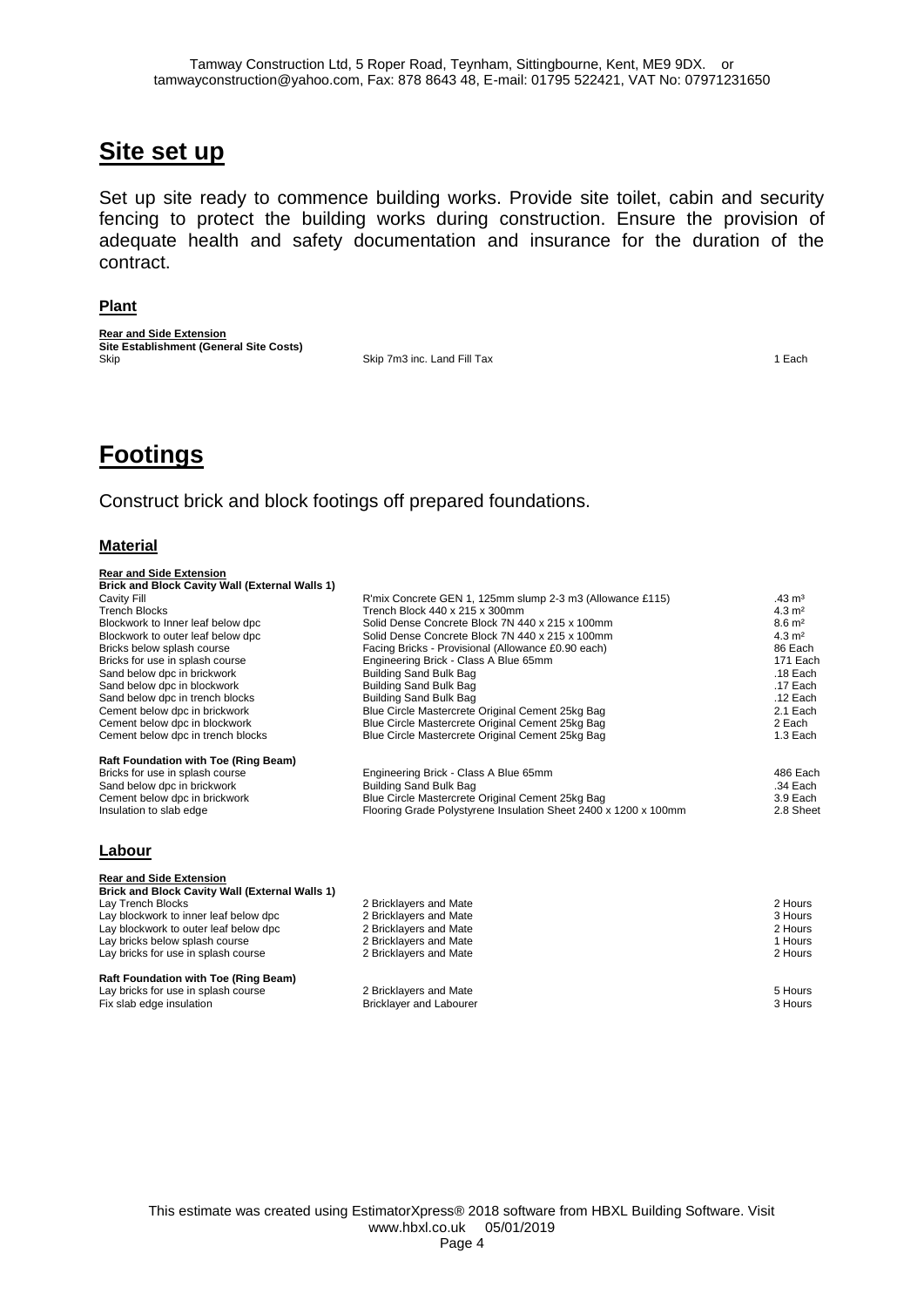## **Oversite and slabbing**

### Lay and compact subbase on reduced levels and form concrete slab.

#### **Material**

| <b>Rear and Side Extension</b><br><b>Floor Screed (Screeding)</b> |                                                                |                    |
|-------------------------------------------------------------------|----------------------------------------------------------------|--------------------|
| Perimeter insulation                                              | Flooring Grade Polystyrene Insulation Sheet 2400 x 1200 x 25mm | .39 Sheet          |
| <b>Raft Foundation with Toe (Ring Beam)</b>                       |                                                                |                    |
| Sub-base to concrete slab                                         | Sub Base MOT Type 1 Bulk Bag                                   | 5.8 Each           |
| Sand blinding to slab                                             | Building Sand Bulk Bag                                         | 1.5 Each           |
| Concrete in slab and beams                                        | R'mix Concrete RC 30, 50mm slump 6m3 (Allowance £110)          | $8.5 \text{ m}^3$  |
| DPM to concrete slab                                              | Polythene DPM Blue 300mu 4 x 25m PIFA (27.6kg)                 | .41 Each           |
| Reinforcement to top of slab                                      | Steel Fabric Reinforcement Mesh 4.8m x 2.4m A393               | 2.3 Each           |
| Reinforcement to underside of slab                                | Steel Fabric Reinforcement Mesh 4.8m x 2.4m A393               | 4.4 Each           |
| Additional reinforcement to perimeter beams                       | Allowance for Reinforcement                                    | 270 Each           |
| Dowel bars                                                        | Allowance for Dowel Bars                                       | 6 m                |
| Labour                                                            |                                                                |                    |
| <b>Rear and Side Extension</b>                                    |                                                                |                    |
| Floor Screed (Screeding)                                          |                                                                |                    |
| Fix Perimeter insulation                                          | Groundworker and Labourer                                      | 1 Hours            |
| <b>Raft Foundation with Toe (Ring Beam)</b>                       |                                                                |                    |
| Fix dowel bars                                                    | Groundworker                                                   | 3 Hours            |
| Place and compact sub-base to slab                                | Groundworker and Labourer                                      | 2 Hours            |
| Lay blinding                                                      | Groundworker and Labourer<br>Groundworker and Labourer         | 2 Hours<br>1 Hours |
| Lay DPM to slab<br>Fix additional edge beam reinforcement         | Groundworker and Labourer                                      | 7 Hours            |
| Fix bottom reinforcement                                          | Groundworker and Labourer                                      | 4 Hours            |
| Fix top reinforcement                                             | Groundworker and Labourer                                      | 2 Hours            |
| Place and compact concrete slab                                   | Groundworker and Labourer                                      | 7 Hours            |
| Tamp finish to concrete slab                                      | Groundworker and Labourer                                      | 1 Hours            |
| <b>Plant</b>                                                      |                                                                |                    |
| <b>Rear and Side Extension</b>                                    |                                                                |                    |
| Raft Foundation with Toe (Ring Beam)                              |                                                                |                    |
| Removal of spoil from downstand beams                             | Skip 7m3 inc. Land Fill Tax                                    | .81 Each           |
| Excavator for preparation of slab                                 | Mini Digger & Driver (8hr. day)                                | .25 Day            |
| Plant delivery and collection                                     | Delivery (10 to 15 Miles)                                      | 2 Each             |

## **Brickwork Shell**

Construct facing brick in sand/cement mortar, leaving all joints with recessed finish. All openings around windows, doors etc. to be provided with vertical damp proof courses where required. Internal leaf to be formed in blockwork.

#### **Material**

| Cloak<br><b>Crystal Direct PVCu Windows (Window 1)</b><br>Vertical DPC to sides of window<br>External/Combination lintel<br>Dummy frame timber<br>Cavity closure | Pitch Polymer DPC 150mm x 20m<br>Steel Lintel 100 mm Cavity x 1200mm<br>Sawn Softwood Kiln Dried 47.0 x 75mm<br>Cavity Closer 100mm x 3m | $.07$ Each<br>1 Each<br>1.8 Metre<br>1 Each |
|------------------------------------------------------------------------------------------------------------------------------------------------------------------|------------------------------------------------------------------------------------------------------------------------------------------|---------------------------------------------|
| <b>Extension</b><br><b>Wall Starters (Wall Join)</b><br>Wall starters<br>Sealant to wall connection<br>Allowance for sundries                                    | Wall Starter Stainless Steel 2.4M<br>Polysulphide Sealant Brown<br>Sundry Materials (£)                                                  | 2 Each<br>.4 Each<br>5 Each                 |
| Rear<br><b>Bi-fold</b><br>Doors<br><b>Aluminium</b><br>(Bi-fold<br>Patio<br>2400x2100 3 Panel)                                                                   |                                                                                                                                          |                                             |
|                                                                                                                                                                  | This estimate was created using EstimatorXpress® 2018 software from HBXL Building Software. Visit                                        |                                             |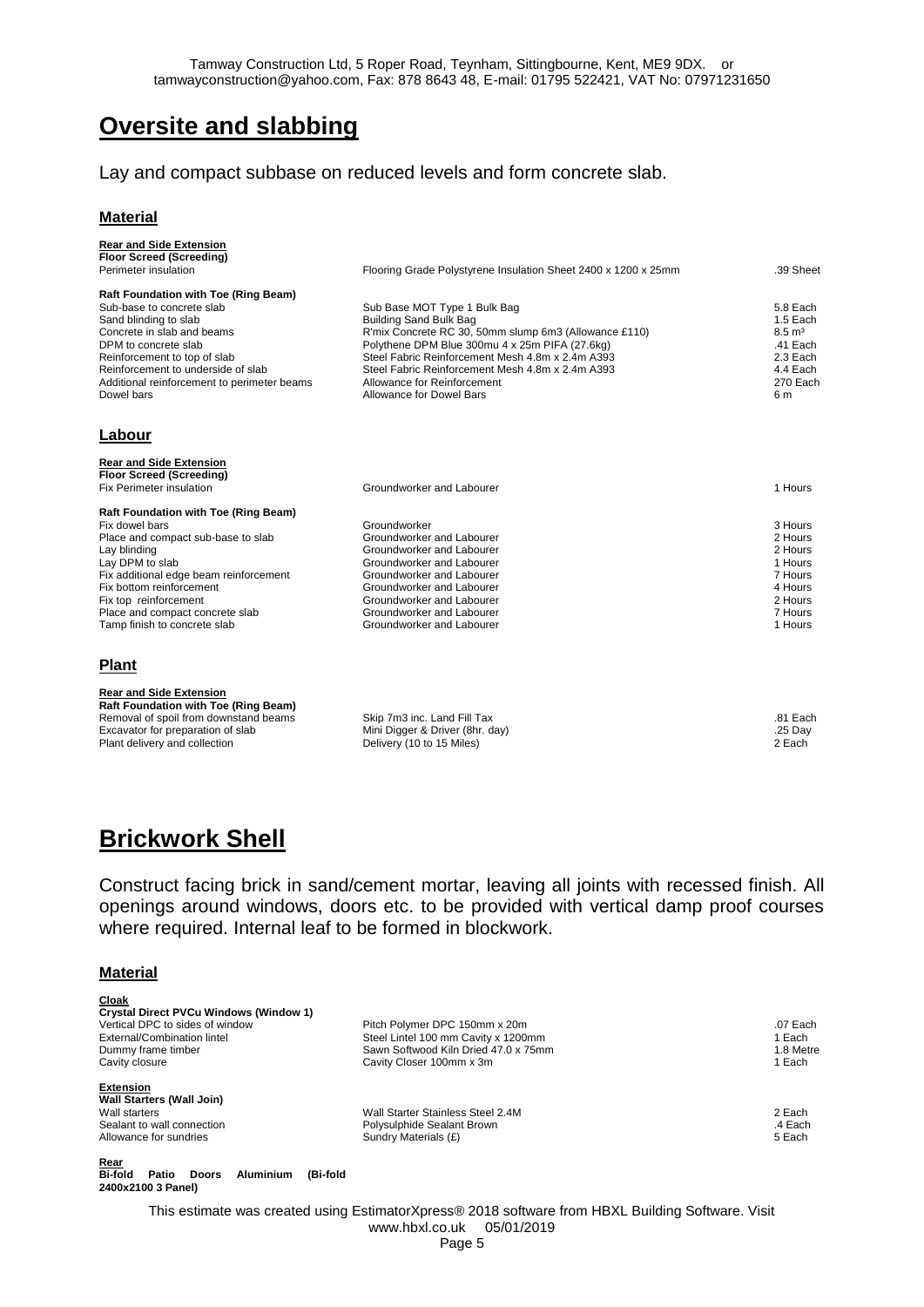| <b>Vertical DPC</b>                                                                     | Pitch Polymer DPC 150mm x 20m                                                                  | .23 Each             |
|-----------------------------------------------------------------------------------------|------------------------------------------------------------------------------------------------|----------------------|
| External/Combination lintel                                                             | Steel Lintel 100 mm Cavity x 2700mm<br>Sawn Softwood Kiln Dried 47.0 x 75mm                    | 1 Each               |
| Dummy frame timber<br>Cavity closure                                                    | Cavity Closer 100mm x 3m                                                                       | 7.8 Metre<br>2 Each  |
|                                                                                         |                                                                                                |                      |
| <b>Rear and Side Extension</b><br><b>Brick and Block Cavity Wall (External Walls 1)</b> |                                                                                                |                      |
| Bricks above dpc less openings                                                          | Facing Bricks - Provisional (Allowance £0.90 each)                                             | 2673 Each            |
| Blocks above dpc less openings                                                          | Insulation Block Standard 440 x 215 x 100mm                                                    | 45 m <sup>2</sup>    |
| Cavity Insulation<br><b>Brick ties</b>                                                  | Cavity Wall Insulation 100 x 455 x 1200mm 10 Sheets 5.46m2<br>Brickwork Tie DD140 Type 4 225mm | 8.2 Each<br>159 Each |
| DPC to brickwork                                                                        | Pitch Polymer DPC 100mm x 20m                                                                  | .95 Each             |
| DPC to blockwork                                                                        | Pitch Polymer DPC 100mm x 20m                                                                  | .95 Each             |
| Sand above dpc in brickwork<br>Sand above dpc in blockwork                              | Building Sand Bulk Bag<br><b>Building Sand Bulk Bag</b>                                        | 2 Each<br>.64 Each   |
| Cement above dpc in brickwork                                                           | Blue Circle Mastercrete Original Cement 25kg Bag                                               | 11 Each              |
| Cement above dpc in blockwork                                                           | Blue Circle Mastercrete Original Cement 25kg Bag                                               | 3.7 Each             |
| Lean To Roof (Roof)                                                                     |                                                                                                |                      |
| Gable abutment (To abutment)                                                            | Cavity Tray Gable Abutment                                                                     | 5.3 Each             |
| Utility                                                                                 |                                                                                                |                      |
| Crystal Direct PVCu Windows (Window 2)                                                  |                                                                                                |                      |
| Vertical DPC to sides of window<br>External/Combination lintel                          | Pitch Polymer DPC 150mm x 20m<br>Steel Lintel 100 mm Cavity x 900mm                            | .13 Each<br>1 Each   |
| Dummy frame timber                                                                      | Sawn Softwood Kiln Dried 47.0 x 75mm                                                           | 2.7 Metre            |
| Cavity closure                                                                          | Cavity Closer 100mm x 3m                                                                       | 1 Each               |
|                                                                                         |                                                                                                |                      |
| <b>Labour</b>                                                                           |                                                                                                |                      |
| <u>Cloak</u>                                                                            |                                                                                                |                      |
| Crystal Direct PVCu Windows (Window 1)<br>Form Dummy frame                              | Joiner                                                                                         | 1 Hours              |
| Form opening                                                                            | <b>Bricklayer</b>                                                                              | 1 Hours              |
| Fix vertical DPC/ Cavity closure                                                        | <b>Bricklayer</b>                                                                              | 1 Hours              |
| Fix external lintel                                                                     | <b>Bricklayer</b>                                                                              | 1 Hours<br>1 Hours   |
| Additional tasks to include Fix preformed cavity<br>tray                                | <b>Bricklayer</b>                                                                              |                      |
| <b>Extension</b>                                                                        |                                                                                                |                      |
| <b>Wall Starters (Wall Join)</b>                                                        |                                                                                                |                      |
| Fit wall starters                                                                       | <b>Bricklayer</b>                                                                              | 1 Hours<br>2 Hours   |
| Apply sealant to wall connection                                                        | <b>Bricklayer</b>                                                                              |                      |
| Rear<br>Bi-fold Patio<br><b>Doors</b><br>Aluminium<br>(Bi-fold                          |                                                                                                |                      |
| 2400x2100 3 Panel)                                                                      |                                                                                                |                      |
| Form dummy frame                                                                        | Joiner                                                                                         | 1 Hours              |
| Form opening<br>Fix vertical DPC/ Cavity closure                                        | <b>Bricklayer</b><br><b>Bricklayer</b>                                                         | 1 Hours<br>1 Hours   |
| Fix external lintel                                                                     | <b>Bricklayer</b>                                                                              | 1 Hours              |
| <b>Rear and Side Extension</b>                                                          |                                                                                                |                      |
| <b>Brick and Block Cavity Wall (External Walls 1)</b>                                   |                                                                                                |                      |
| Lay bricks above dpc less openings<br>Lay blocks above dpc less openings                | 2 Bricklayers and Mate<br>2 Bricklayers and Mate                                               | 23 Hours<br>14 Hours |
| Fix cavity Insulation                                                                   | 2 Bricklayers and Mate                                                                         | 2 Hours              |
| Lean To Roof (Roof)                                                                     |                                                                                                |                      |
| Fix Lean to roof cavity tray                                                            | <b>Bricklayer</b>                                                                              | 27 Hours             |
| Fix gable abutment (To abutment)                                                        | <b>Bricklayer</b>                                                                              | 2 Hours              |
| Utility                                                                                 |                                                                                                |                      |
| Crystal Direct PVCu Windows (Window 2)<br>Form Dummy frame                              | Joiner                                                                                         | 1 Hours              |
| Form opening                                                                            | <b>Bricklayer</b>                                                                              | 1 Hours              |
| Fix vertical DPC/ Cavity closure                                                        | <b>Bricklayer</b>                                                                              | 1 Hours              |
| Fix external lintel<br>Additional tasks to include Fix preformed cavity                 | <b>Bricklayer</b><br><b>Bricklayer</b>                                                         | 1 Hours<br>1 Hours   |
| tray                                                                                    |                                                                                                |                      |

## **Erect Scaffold**

Erect scaffolding on site to provide access for our contractors. No allowance has been made to adapt the scaffolding for clients or their own contractors' requirements.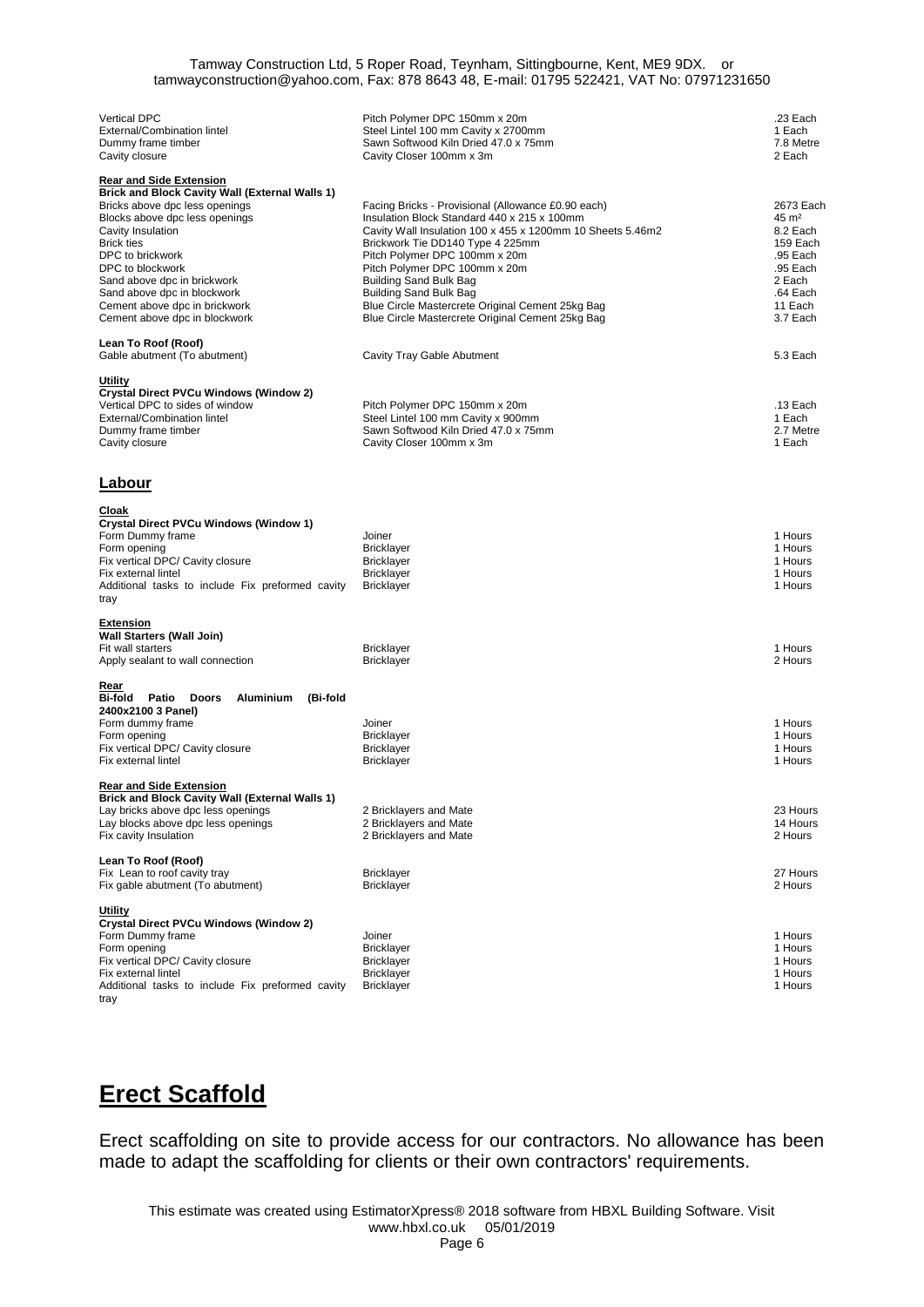|  | <b>Subcontract Work</b> |
|--|-------------------------|
|  |                         |

**Rear and Side Extension Scaffolding**<br>Scaffold budget

Scaffolding contractor 510 Unit

**Subcontract Work**

**Rear and Side Extension Scaffolding** Allowance for sundry costs **Sundry Costs** Sundry Costs **SUNDALLO SUNDALLO SUNDALLO SUNDALLO SUNDALLO SUNDALLO SUNDALLO SUNDALLO SUNDALLO SUNDALLO SUNDALLO SUNDALLO SUNDALLO SUNDALLO SUNDALLO SUNDALLO SUNDALLO SUNDALLO SUND** 

## **Roof Structure**

Form roof structure including any fascias and bargeboards and associated guttering as described.

#### **Material**

| <b>Rear and Side Extension</b><br>Lean To Roof (Roof)            |                                                           |           |
|------------------------------------------------------------------|-----------------------------------------------------------|-----------|
| Lean to roof rafters                                             | Sawn Dry Graded Structural Softwood Treated 47.0 x 150mm  | 77 Metre  |
| Noggings between rafters                                         | Sawn Softwood Kiln Dried Treated 47.0 x 50mm              | 28 Metre  |
| Lean to roof gable ladder rafters                                | Sawn Dry Graded Structural Softwood Treated 47.0 x 150mm  | 15 Metre  |
| Gable ladder noggings                                            | Sawn Softwood Kiln Dried Treated 47.0 x 50mm              | 4.2 Metre |
| Soffit carriers                                                  | Sawn Batten Treated 25.0 x 38mm                           | 7.5 Metre |
| Lean to roof eaves wall plate                                    | Sawn Dry Graded Structural Softwood Treated 75.0 x 100mm  | 8.7 Metre |
| Lean to roof eaves wall plate fixings                            | Hammer in Fixing 8mm x 100mm (12 Bag)                     | 1.7 Pack  |
| Lean to roof apex wall plate                                     | Sawn Dry Graded Structural Softwood Treated 47.0 x 150mm  | 8.7 Metre |
| Lean to roof apex wall plate fixings                             | Rawlbolt M12                                              | 17 Each   |
| Lean to roof internal wall plate                                 | Sawn Dry Graded Structural Softwood Treated 47.0 x 150mm  | 7.8 Metre |
| Lean to roof internal wall plate fixings                         | Rawlbolt M12                                              | 16 Each   |
| Roof structure fixings (allowance)                               | Round Wire Nails Bright 100mm x 5kg                       | 1.6 Each  |
| Eaves fascia                                                     | White 175mm Square Fascia x 16mm x 5.0M                   | 1.7 Each  |
| Bargeboard                                                       | White 175mm Square Fascia x 16mm x 5.0M                   | 1.5 Each  |
| Bargeboard fixings                                               | White 40mm Plastic top Nails                              | .15 Pack  |
| <b>Tilting fillets</b>                                           | Sawn Firring Treated 47.0 x 50mm (2 Pack)                 | 13 Metre  |
| Tilting fillet support board                                     | Cement Soffit Strip 2400 x 150 x 4.5mm                    | 3.6 Each  |
| Eaves ventilator                                                 | Soffit Vent 2440mm (For 6-10mm soffit board)              | 3.7 Each  |
| Eaves ventilator fixings                                         | Wood Screws Steel CSK Twin Thread 6 x 0.75 inch (200 box) | .22 Box   |
| Wallplate straps                                                 | Lateral Restraint Strap 30 x 5 x 1200mm bent at 150mmm    | 4 Each    |
| Gable straps at joist level                                      | Lateral Restraint Strap 30 x 5 x 1200mm bent at 150mmm    | 2 Each    |
| Gable straps at verge level                                      | Lateral Restraint Strap 30 x 5 x 1600mm bent at 100mmm    | 4 Each    |
| Gable soffits (side 1)                                           | White 400mm PVC Board x 9mm x 5.0M                        | .26 Each  |
| Gable soffits (side 2)                                           | White 400mm PVC Board x 9mm x 5.0M                        | .26 Each  |
| Eaves soffitts (side 1)                                          | White 400mm PVC Board x 9mm x 5.0M                        | .87 Each  |
| Soffit fixings                                                   | White 40mm Plastic top Nails                              | .22 Pack  |
| Gutter                                                           | Half Round Gutter 4m x 112mm                              | 2.2 Each  |
| Down pipe                                                        | Half Round Downpipe 4m x 68mm                             | .63 Each  |
| Stop ends                                                        | Half Round Gutter Stop End External 112mm                 | 2 Each    |
| Gutter unions                                                    | Half Round Gutter Union Bracket 112mm                     | 2 Each    |
| Gutter clips                                                     | Half Round Gutter Support Bracket 112mm                   | 9 Each    |
| Gutter outlet                                                    | Half Round Gutter Running Outlet 112mm                    | 1 Each    |
| Down pipe clips                                                  | Half Round Downpipe Saddle Bracket 68mm                   | 3 Each    |
| Swan necks                                                       | Half Round Downpipe Bend 67.5 deg 68mm                    | 2 Each    |
|                                                                  |                                                           |           |
| <b>Rear Extension</b><br><b>Velux Roof Windows (Roof Window)</b> |                                                           |           |
| Top and bottom trimmers                                          | Regularised Joist Kiln Dried C16 Graded 47.0 x 150mm      | 2.4 Metre |
| Double rafters (trimmers)                                        | Regularised Joist Kiln Dried C16 Graded 47.0 x 150mm      | 20 Metre  |
| Window                                                           | <b>Customer To Supply</b>                                 | 2 Unit    |
| Labour                                                           |                                                           |           |
|                                                                  |                                                           |           |
| <b>Rear and Side Extension</b>                                   |                                                           |           |
| Lean To Roof (Roof)                                              |                                                           |           |
| Fix Lean to roof rafters                                         | Joiner + Mate                                             | 6 Hours   |
| Fix noggings between rafters                                     | Joiner                                                    | 5 Hours   |
| Fix Lean to roof gable ladder rafters                            | Joiner + Mate                                             | 2 Hours   |
| Fix gable ladder noggings                                        | Joiner                                                    | 1 Hours   |
| Fix tilting fillets                                              | Joiner                                                    | 2 Hours   |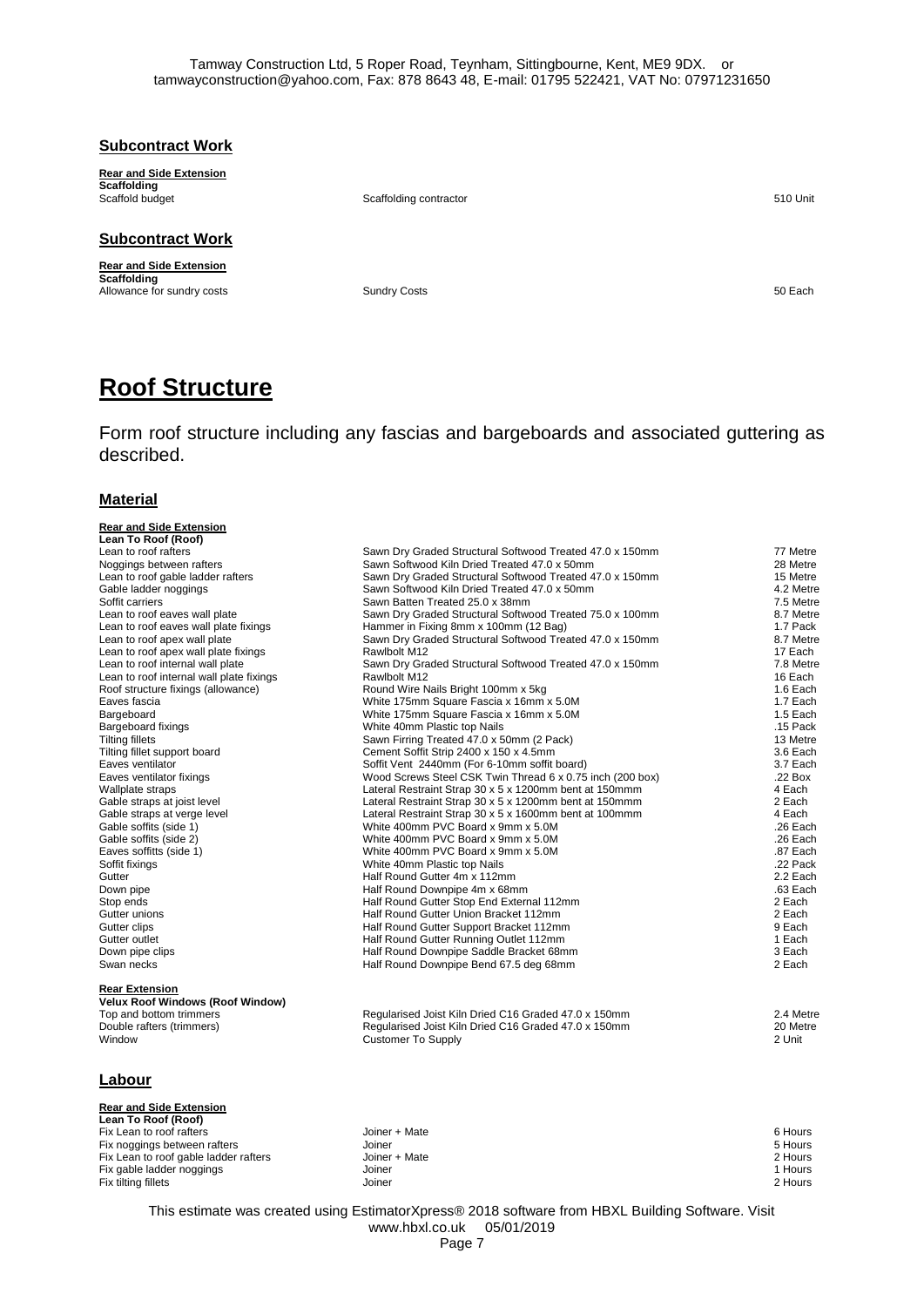| Fix tilting fillet support board                      | Joiner        | 1 Hours     |
|-------------------------------------------------------|---------------|-------------|
| Fix soffit carriers                                   | Joiner        | 1 Hours     |
| Fix Lean to roof wall plate                           | Joiner        | 1 Hours     |
| Fix Lean to roof apex wall plate                      | Joiner + Mate | 2 Hours     |
| Fix Lean to roof internal wall plate                  | Joiner + Mate | 2 Hours     |
| Fix eaves fascia                                      | Joiner + Mate | 1 Hours     |
| Fix bargeboard                                        | Joiner + Mate | 1 Hours     |
| Fix eaves ventilator                                  | Joiner        | 2 Hours     |
| Fix wallplate straps                                  | Joiner        | 1 Hours     |
| Fix gable straps at verge level                       | Joiner        | 1 Hours     |
| Fix gutter                                            | Joiner        | 2 Hours     |
| Fix gable soffits (side1)                             | Joiner        | 1 Hours     |
| Fix gable soffits (side 2)                            | Joiner        | 1 Hours     |
| Fix eaves soffitts (side 1)                           | Joiner        | 2 Hours     |
| Additional tasks to include Fix gable straps at joist | Joiner        | 1 Hours     |
| level, Fix down Pipe                                  |               |             |
| <b>Rear Extension</b>                                 |               |             |
| <b>Velux Roof Windows (Roof Window)</b>               |               |             |
| Trim anoning around roof light.                       | Joines : Moto | $4 + 1 - 1$ |

| Velux Roof Windows (Roof Window)       |                     |         |  |
|----------------------------------------|---------------------|---------|--|
| Trim opening around roof light         | Joiner + Mate       | 4 Hours |  |
| Additional tasks to include Fix window | Customer To Install | 8 Unit  |  |
|                                        |                     |         |  |

## **Roof Tiling**

### Lay roof covering.

### **Material**

| <b>Rear and Side Extension</b>                        |                                                        |                  |
|-------------------------------------------------------|--------------------------------------------------------|------------------|
| Lean To Roof (Roof)                                   |                                                        |                  |
| Lathe                                                 | TREATED TIMBER 25X38MM                                 | 115 <sub>m</sub> |
| Lathe nails                                           | Round Wire Nails  Galvanised 25.00kg Box 2.65mm x 65mm | .08 Box          |
| Roofing felt                                          | RUBEROID RUBERSHIELD PRO BREATHER MEMBRANE 50M X 1.5M  | .46 Reel         |
| <b>Tiles</b>                                          | MARLEY MODERN ROOFING TILE SMOOTH BROWN                | 313 Each         |
| <b>Tile Nails</b>                                     | Round Wire Nails  Galvanised 25.00kg Box 2.65mm x 65mm | $.05$ Box        |
| Lean to roof ridge tile or flashing                   | LEAD Flashing Code 4 - 3m x 300mm                      | 2.9 Roll         |
| Lean to roof cavity tray                              | Horizontal Cavity Tray 440mm                           | 20 Each          |
| Tile undercloak 1                                     | Cement Soffit Strip 2400 x 150 x 4.5mm                 | 1.5 Each         |
| Tile undercloak 2                                     | Cement Soffit Strip 2400 x 150 x 4.5mm                 | 1.5 Each         |
| Sand pointing/bedding to ridge                        | Building Sand Bulk Bag                                 | .09 Each         |
| Sand pointing/bedding to verge                        | <b>Building Sand Bulk Bag</b>                          | .07 Each         |
| Cement in pointing/bedding to ridge                   | Blue Circle Mastercrete Original Cement 25kg Bag       | 1 Each           |
| Cement pointing/bedding to verge                      | Blue Circle Mastercrete Original Cement 25kg Bag       | .81 Each         |
| Gable abutment (On roof)                              | LEAD Flashing Code 4 - 3m x 300mm                      | .67 Roll         |
| <b>Rear Extension</b>                                 |                                                        |                  |
| <b>Velux Roof Windows (Roof Window)</b>               |                                                        |                  |
| Flashing kit for roof window                          | <b>Customer To Supply</b>                              | 2 Unit           |
|                                                       |                                                        |                  |
| Labour                                                |                                                        |                  |
| <b>Rear and Side Extension</b>                        |                                                        |                  |
| Lean To Roof (Roof)                                   |                                                        |                  |
| Fix tiles, felt and lathe.                            | 3 Roof tilers + mate                                   | 8 Hours          |
| Fix Lean to roof ridge tile or flashing               | Roof tiler + mate                                      | 4 Hours          |
| Fix gable abutment (On roof)                          | Roof tiler + mate                                      | 2 Hours          |
| Additional tasks to include Fix verge tiles, Fix tile | Roof tiler                                             | 1 Hours          |
| undercloak 1, Fix tile undercloak 2                   |                                                        |                  |
| <b>Rear Extension</b>                                 |                                                        |                  |
| <b>Velux Roof Windows (Roof Window)</b>               |                                                        |                  |
| Cut roof tiles around roof light                      | Roof tiler + mate                                      | 4 Hours          |
| Fix flashings around roof light                       | Roof tiler + mate                                      | 2 Hours          |

## **Structural Openings**

Form structural openings.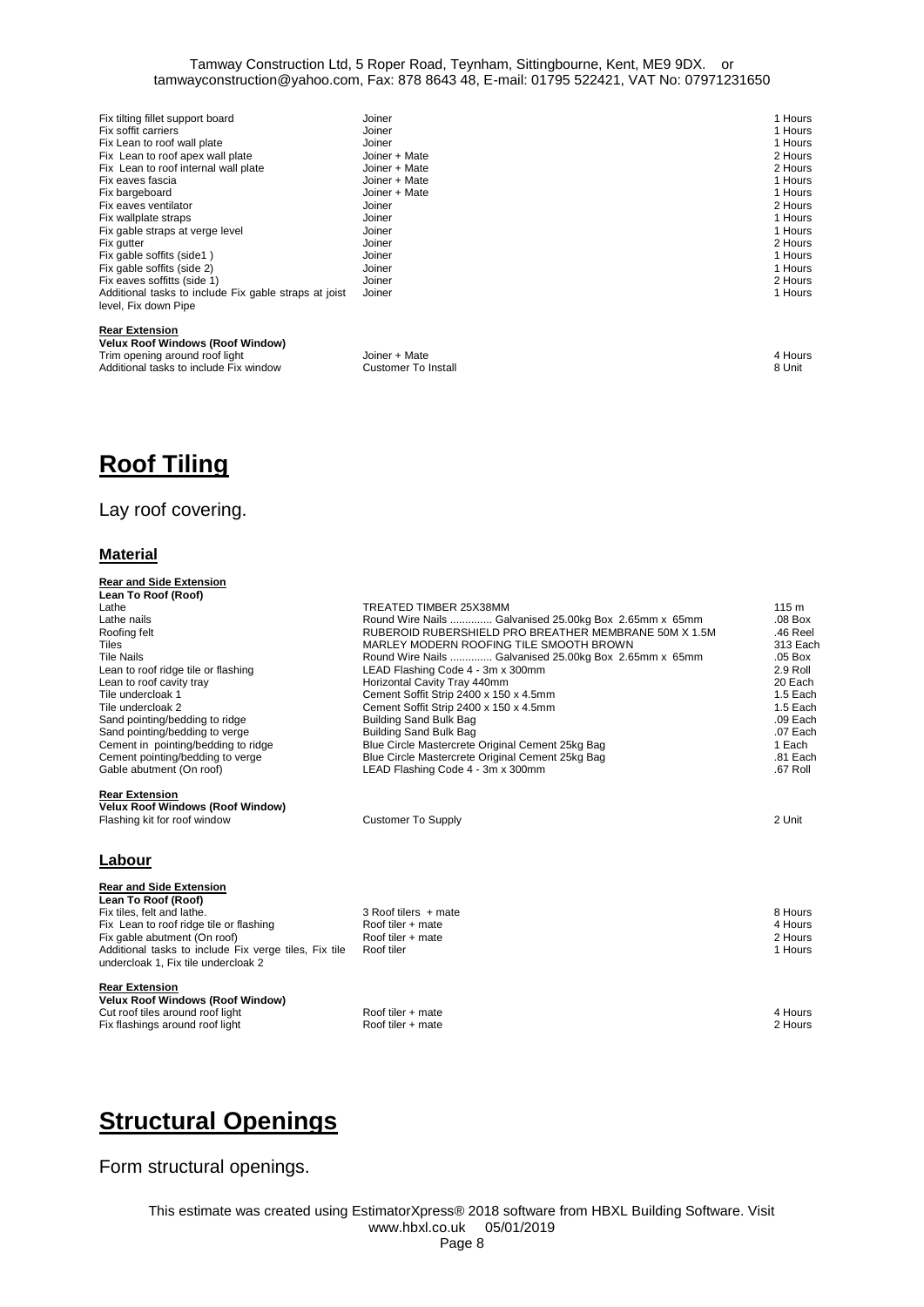### **Material**

| House                                         |                                                    |           |
|-----------------------------------------------|----------------------------------------------------|-----------|
| Structural Opening (Large Opening (3.6-4.2m)) |                                                    |           |
| Lintel Number 1                               | RSJ 178 x 102 x 19 kg per m                        | 3.9 Metre |
| Lintel Number 2                               | RSJ 178 x 102 x 19 kg per m                        | 3.9 Metre |
| Bricks to support steelwork                   | Engineering Brick - Class A Blue 65mm              | 12 Each   |
| Padstones to support steelwork                | Concrete Padstone 440x140x215mm                    | 2 Each    |
| Slates to pack steelwork                      | Natural Slate 400 x 250mm (Each) (Allowance £1.50) | 4 Each    |
| Noggings to steelwork                         | Sawn Softwood Kiln Dried Treated 47.0 x 50mm       | 3 Metre   |
| Labour                                        |                                                    |           |
|                                               |                                                    |           |
| House                                         |                                                    |           |
| Structural Opening (Large Opening (3.6-4.2m)) |                                                    |           |
| Remove spoil from structural opening          | 2 Bricklayers and Mate                             | 2 Hours   |
| Form opening                                  | <b>Bricklayer</b>                                  | 10 Hours  |
| Form opening                                  | <b>Bricklayers Labourer</b>                        | 10 Hours  |
| Fix lintels                                   | <b>Bricklayer</b>                                  | 4 Hours   |
| Fix lintels                                   | <b>Bricklayers Labourer</b>                        | 4 Hours   |
|                                               |                                                    |           |
|                                               |                                                    |           |
| <b>Plant</b>                                  |                                                    |           |

| House<br>Structural Opening (Large Opening (3.6-4.2m)) |                                  |          |
|--------------------------------------------------------|----------------------------------|----------|
| Plant to remove spoil from site                        | Skip 7m3 inc. Land Fill Tax      | .59 Each |
| Plant for forming structural opening                   | <b>Strongboy Masonry Support</b> | 6 Week   |
| Plant for lifting steels                               | Genie Lift                       | 1 Week   |
| Additional tasks to include Plant for propping         | Acrow Props 1, 2 & 3             | 6 Week   |
| structural opening                                     |                                  |          |
| Additional tasks to include Plant for removing spoil   | Wheelbarrow                      | .5 Week  |
| from structural opening                                |                                  |          |
| Additional tasks to include Plant for forming          | Shovel                           | 1 Week   |
| structural opening                                     |                                  |          |

# **Joinery 1st Fix**

## Form carcassing and first fix timbers.

#### **Material**

**Lean To Roof (Roof)**

**Cloak**

| Crystal Direct PVCu Windows (Window 1)<br>Window fixings to sides        | Hammer in Fixing 8mm x 100mm (12 Bag)                                                           | .17 Pack              |
|--------------------------------------------------------------------------|-------------------------------------------------------------------------------------------------|-----------------------|
| Window fixings to top and bottom                                         | Wood Screws Steel CSK Twin Thread 10 x 3 inch (100 box)                                         | $.06$ Box             |
| Internal window board                                                    | Window Board 25 x 219mm                                                                         | 1 Metre               |
| Fixings to window board                                                  | Wood Screws Steel CSK Twin Thread 10 x 3 inch (100 box)                                         | .03 Box               |
| <b>Cloak and Utility</b>                                                 |                                                                                                 |                       |
| <b>Stud Wall (Internal Walls)</b>                                        |                                                                                                 |                       |
| Vertical studding                                                        | Sawn Dry Graded Structural Softwood Treated 47.0 x 100mm                                        | 20 Metre              |
| Horizontal rails (noggings)                                              | Sawn Dry Graded Structural Softwood Treated 47.0 x 100mm                                        | 1.7 Metre             |
| Head runner                                                              | Sawn Dry Graded Structural Softwood Treated 47.0 x 100mm                                        | 3 Metre               |
| Sole plate<br>Nailing allowance to studding                              | Sawn Dry Graded Structural Softwood Treated 47.0 x 100mm<br>Round Wire Nails Bright 100mm x 5kg | 1.3 Metre<br>.36 Each |
|                                                                          |                                                                                                 |                       |
| <b>Old Cupboard Door</b><br>Stud Wall (Internal Walls 2)                 |                                                                                                 |                       |
| Vertical studding                                                        | Sawn Dry Graded Structural Softwood Treated 47.0 x 100mm                                        | 8.8 Metre             |
| Horizontal rails (noggings)                                              | Sawn Dry Graded Structural Softwood Treated 47.0 x 100mm                                        | 1.6 Metre             |
| Head runner                                                              | Sawn Dry Graded Structural Softwood Treated 47.0 x 100mm                                        | 1 Metre               |
| Sole plate                                                               | Sawn Dry Graded Structural Softwood Treated 47.0 x 100mm                                        | 1 Metre               |
| Nailing allowance to studding                                            | Round Wire Nails Bright 100mm x 5kg                                                             | $.23$ Each            |
|                                                                          |                                                                                                 |                       |
| Rear<br>Bi-fold<br>(Bi-fold<br>Patio<br><b>Doors</b><br><b>Aluminium</b> |                                                                                                 |                       |
| 2400x2100 3 Panel)                                                       |                                                                                                 |                       |
| Door frame fixings to sides                                              | Hammer in Fixing 8mm x 100mm (12 Bag)                                                           | .5 Pack               |
| Door frame fixings to top and bottom                                     | Wood Screws Steel CSK Twin Thread 10 x 3 inch (100 box)                                         | $.08$ Box             |
|                                                                          |                                                                                                 |                       |
| <b>Rear and Side Extension</b>                                           |                                                                                                 |                       |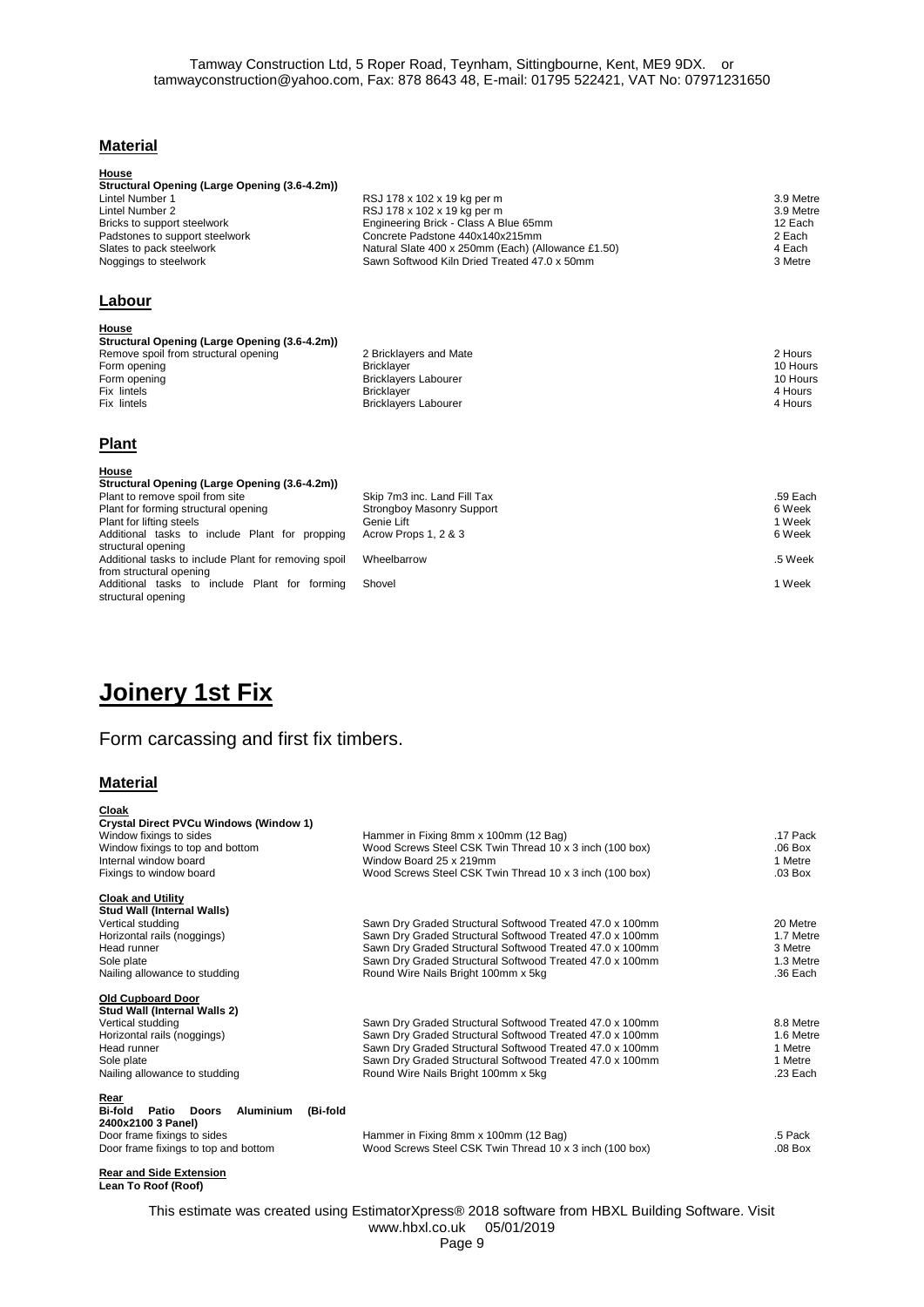| Insulation to rafters (layer 1)<br>Insulation to rafters (layer 2)                                                                                                          | Polyisocyanurate Insulation Board 2400 x 1200 x 100mm<br>Polyisocyanurate Insulation Board 2400 x 1200 x 50mm                                                                                                                                                                       | 8.4 Each<br>8.4 Sheet                                    |
|-----------------------------------------------------------------------------------------------------------------------------------------------------------------------------|-------------------------------------------------------------------------------------------------------------------------------------------------------------------------------------------------------------------------------------------------------------------------------------|----------------------------------------------------------|
| Stud Wall (Internal Walls 1)<br>Vertical studding<br>Horizontal rails (noggings)<br>Head runner<br>Sole plate<br>Nailing allowance to studding                              | Sawn Dry Graded Structural Softwood Treated 47.0 x 100mm<br>Sawn Dry Graded Structural Softwood Treated 47.0 x 100mm<br>Sawn Dry Graded Structural Softwood Treated 47.0 x 100mm<br>Sawn Dry Graded Structural Softwood Treated 47.0 x 100mm<br>Round Wire Nails Bright 100mm x 5kg | 8.8 Metre<br>1.6 Metre<br>1 Metre<br>1 Metre<br>.23 Each |
| <b>Rear Extension</b><br>Velux Roof Windows (Roof Window)<br>Window fixings to sides<br>Window fixings to top and bottom                                                    | Hammer in Fixing 8mm x 100mm (12 Bag)<br>Wood Screws Steel CSK Twin Thread 10 x 3 inch (100 box)                                                                                                                                                                                    | 1 Pack<br>.12 Box                                        |
| Utility<br>Crystal Direct PVCu Windows (Window 2)<br>Window fixings to sides<br>Window fixings to top and bottom<br>Internal window board<br>Fixings to window board        | Hammer in Fixing 8mm x 100mm (12 Bag)<br>Wood Screws Steel CSK Twin Thread 10 x 3 inch (100 box)<br>Window Board 25 x 219mm<br>Wood Screws Steel CSK Twin Thread 10 x 3 inch (100 box)                                                                                              | .5 Pack<br>.04 Box<br>.7 Metre<br>.02 Box                |
| <b>Utility and Cloak</b><br>Typical Panel Doors (864 Door into Studding)<br>Door casing fixings to sides<br>Door casing fixings<br>Door casing                              | Cut Clasp Nails 75mm x 25kg<br>Cut Clasp Nails 75mm x 25kg<br>Unprimed 115 x 32mm Door Lining Set No Stops 5100mm                                                                                                                                                                   | 2 Each                                                   |
| <b>Labour</b>                                                                                                                                                               |                                                                                                                                                                                                                                                                                     |                                                          |
| <u>Cloak</u><br>Crystal Direct PVCu Windows (Window 1)<br>Fix internal window board                                                                                         | Joiner                                                                                                                                                                                                                                                                              | 1 Hours                                                  |
| <b>Cloak and Utility</b><br>Stud Wall (Internal Walls)<br>Fix studding<br>Fix horizontal rails (noggings)<br>Additional tasks to include Fix head runner, Fix<br>sole plate | Joiner + Mate<br>Joiner + Mate<br>Joiner + Mate                                                                                                                                                                                                                                     | 1 Hours<br>1 Hours<br>1 Hours                            |
| Living Room<br><b>Composite Items (Form Opening Under Stairs)</b><br>Form opening under the stairs                                                                          | Joiner                                                                                                                                                                                                                                                                              | 2 Hours                                                  |
| <b>Old Cupboard Door</b><br>Stud Wall (Internal Walls 2)<br>Fix studding<br>Additional tasks to include Fix horizontal rails<br>(noggings), Fix head runner, Fix sole plate | Joiner + Mate<br>Joiner + Mate                                                                                                                                                                                                                                                      | 1 Hours<br>1 Hours                                       |
| <b>Rear and Side Extension</b><br>Lean To Roof (Roof)<br>Fix insulation to sloping ceilings (layer 1)<br>Fix insulation to sloping ceilings (layer 2)                       | Joiner<br>Joiner                                                                                                                                                                                                                                                                    | 4 Hours<br>4 Hours                                       |
| Stud Wall (Internal Walls 1)<br>Fix studding<br>Additional tasks to include Fix horizontal rails<br>(noggings), Fix head runner, Fix sole plate                             | Joiner + Mate<br>Joiner + Mate                                                                                                                                                                                                                                                      | 1 Hours<br>1 Hours                                       |
| Utility<br><b>Crystal Direct PVCu Windows (Window 2)</b><br>Additional tasks to include Fix internal window<br>board                                                        | Joiner                                                                                                                                                                                                                                                                              | 1 Hours                                                  |
| <b>Utility and Cloak</b><br>Typical Panel Doors (864 Door into Studding)<br>Fix door casing                                                                                 | Joiner                                                                                                                                                                                                                                                                              | 2 Hours                                                  |

# **Plumb 1st Fix**

Install all pipes and plumbing fittings as described.

### **Material**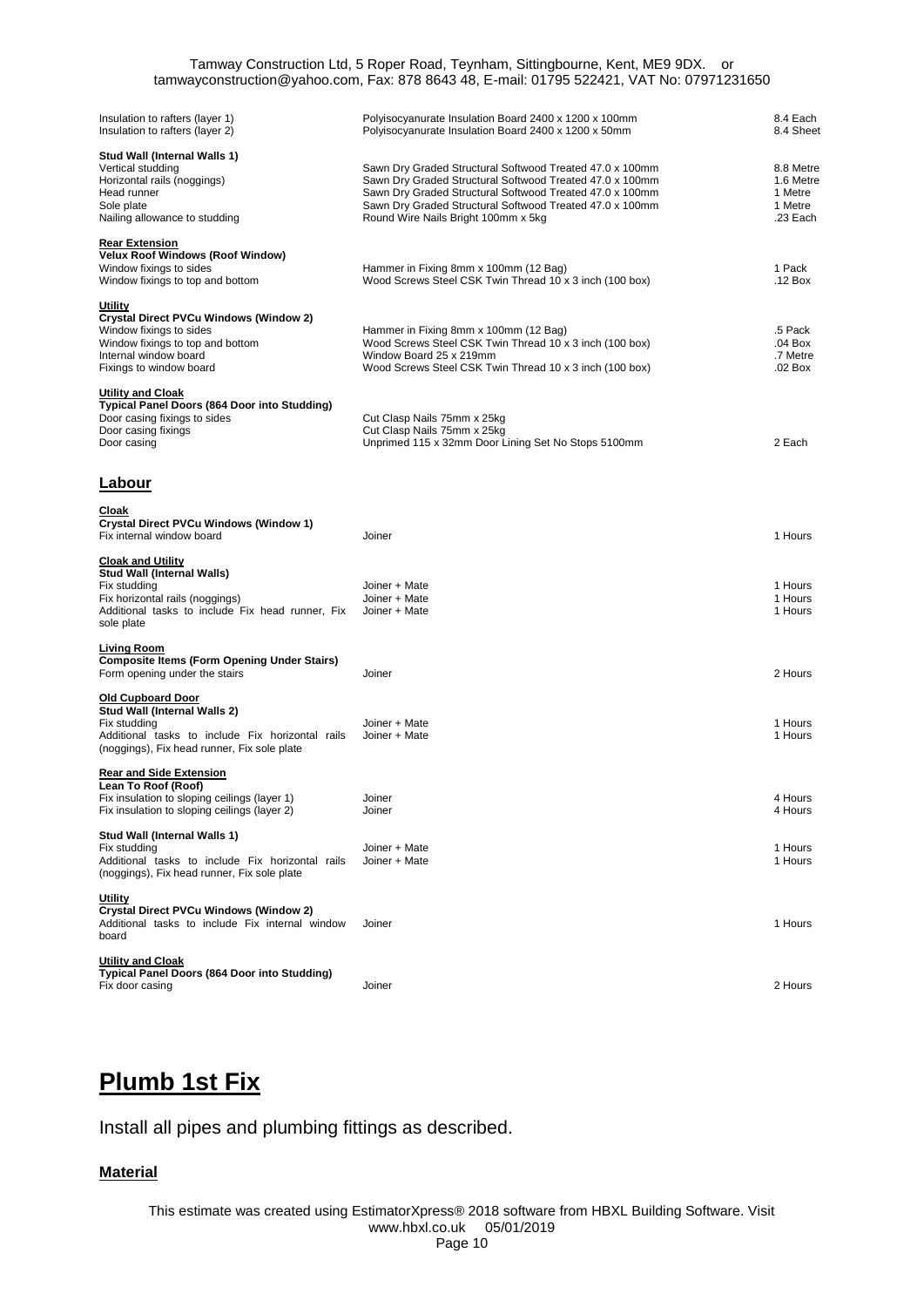| <b>Heating System</b><br>Radiator Tails 15mm Copper (Radiator Tails)<br>Pipe                     | Copper Tube EN1057 15mm x 3M                                                           | 24 m                     |
|--------------------------------------------------------------------------------------------------|----------------------------------------------------------------------------------------|--------------------------|
| Kitchen<br><b>Gas Connections (Cooker Connection)</b><br>Gas to cooker connection                | Cooker Hose with Straight Bayonet 4ft x 1/2 inch                                       | 1 Each                   |
| <b>Gas Connections (Hob Connection)</b><br>Copper to hob<br>Fitting to hob                       | Copper Tube EN1057 15mm x 3M<br>Copper End Feed Straight Tap Connector 15mm x 1/2 inch | 2 <sub>m</sub><br>1 Each |
| Labour                                                                                           |                                                                                        |                          |
| <b>Heating System</b><br>Radiator Tails 15mm Copper (Radiator Tails)<br>Fit radiator tails       | Plumber                                                                                | 12 Hours                 |
| Kitchen<br><b>Gas Connections (Cooker Connection)</b><br>Fit connector                           | Gas Installer                                                                          | 2 Hours                  |
| <b>Gas Connections (Hob Connection)</b><br>Connect to hob                                        | Gas Installer                                                                          | 2 Hours                  |
| <b>Subcontract Work</b>                                                                          |                                                                                        |                          |
| <b>Rear and Side Extension</b><br>Gas Flue System (Provisional Sum)<br><b>Adjust Boiler Flue</b> | Provisional Sum                                                                        | 200 Each                 |

## **Drains**

Excavate for all drains and manholes. Lay drains and form manholes as required. Provide all necessary trench supports during installation of drainage.

#### **Material**

| <b>Drains</b><br>Chamber (900 Deep Inspection<br>Inspection<br>Chamber)<br>Concrete to manhole base<br>Inspection chamber<br>Inlet bends<br>Concrete surround to manhole<br>Manhole cover | R'mix Concrete GEN 1, 125mm slump 2-3 m3 (Allowance £115)<br>Universal M/H P/P Insp Chamber 940x100mm<br>Plastic Pipe Bend SS 11.25 deg 110mm<br>R'mix Concrete GEN 1, 125mm slump 2-3 m3 (Allowance £115)<br>Manhole Square Cover and Frame | $.1 \text{ m}^3$<br>1 Each<br>3 Each<br>$.3 \text{ m}^3$<br>1 Each |
|-------------------------------------------------------------------------------------------------------------------------------------------------------------------------------------------|----------------------------------------------------------------------------------------------------------------------------------------------------------------------------------------------------------------------------------------------|--------------------------------------------------------------------|
| <b>External Drainage</b><br>Drain Runs (Drain Run)<br>Pipe bedding<br>Pipe cover material<br>Pipe back fill material<br>Drainage pipe<br>Drainage pipe collars<br>87.5 Drainage bends     | Pea Gravel Bulk Bag<br>Pea Gravel Bulk Bag<br>Sub Base MOT Type 1 Bulk Bag<br>Plastic Pipe Plain Ended 3m x 110mm<br>Plastic Pipe Coupling DS 110mm<br>Plastic Pipe Bend DS 87.5 deg 110mm                                                   | 2.1 Each<br>2.1 Each<br>2.1 Each<br>4 Each<br>1 Each<br>2 Each     |
| Wavin AguaCell Modular Soakaway (Soakaway)<br>Aquacell Eco<br>Geotextile membrane<br>Shingle backfill around soakaway<br>Tape for membrane                                                | Wavin Aquacell Eco 500mm x 400mm x 1m<br>Geotextile Membrane Non-Woven 100m x 4.50m<br>Pea Gravel Bulk Bag<br>Geotextile Membrane Jointing Tape 50mm X 50m                                                                                   | 4 Each<br>$.02$ Each<br>1.1 Each<br>1 Each                         |

#### **Labour**

| <b>Drains</b><br>Inspection Chamber (900 Deep Inspection<br>Chamber) |  |  |              |         |
|----------------------------------------------------------------------|--|--|--------------|---------|
| Construct manhole                                                    |  |  | Groundworker | 6 Hours |

**External Drainage Drain Runs (Drain Run)** Backfill and compact drainage fill material **Groundworker and Labourer** 1 Hours 1 Hours 1 Hours 1 Hours 1 Hours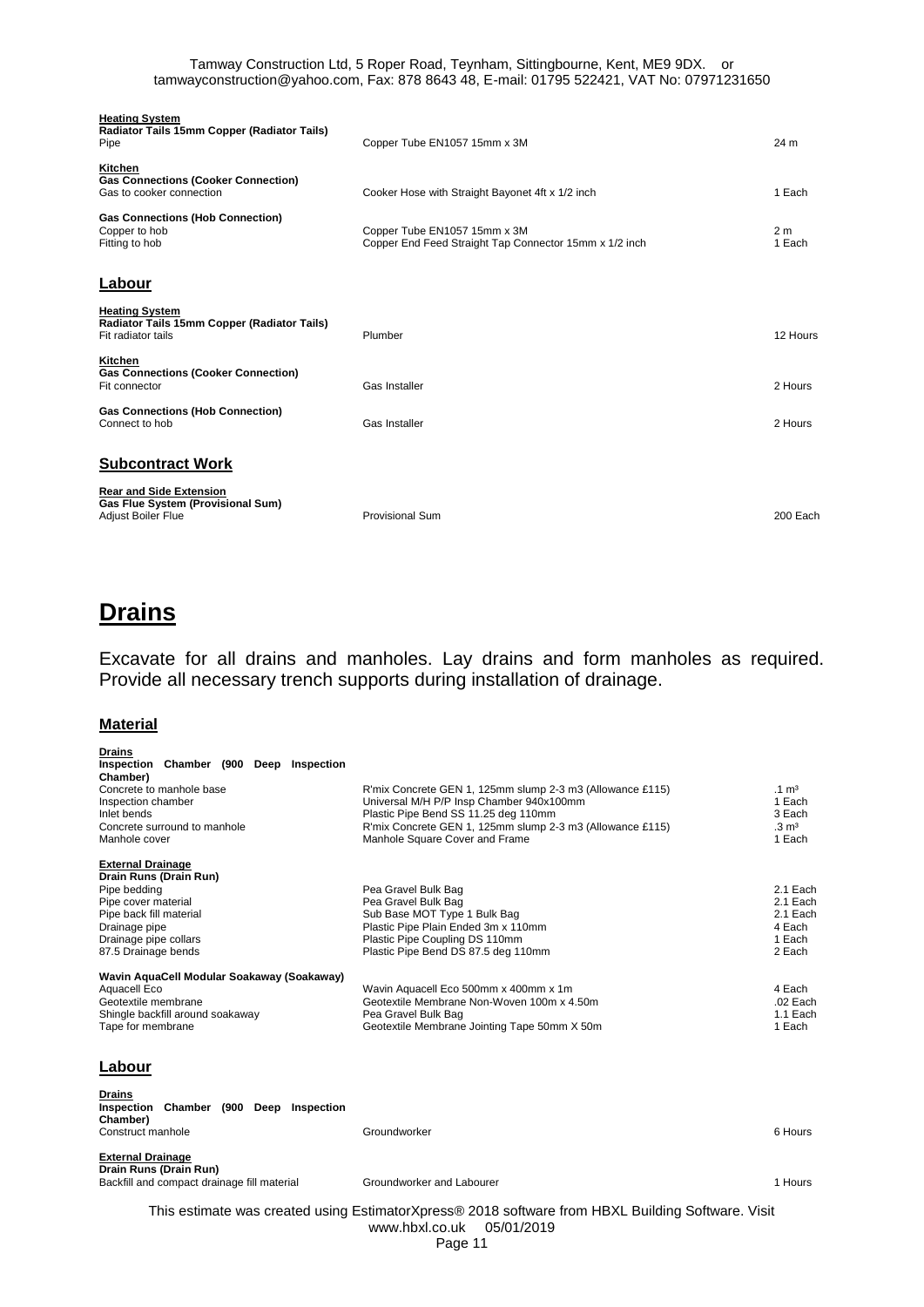| Lay drains<br>Fix drainage bends and collars<br>Additional tasks to include Backfill and level<br>bedding material, Backfill and level cover material | Groundworker and Labourer<br>Groundworker<br>Groundworker and Labourer | 1 Hours<br>1 Hours<br>1 Hours |
|-------------------------------------------------------------------------------------------------------------------------------------------------------|------------------------------------------------------------------------|-------------------------------|
| Wavin AquaCell Modular Soakaway (Soakaway)<br>Labour to install soakaway                                                                              | Groundworker and Labourer                                              | 8 Hours                       |
| <b>Plant</b>                                                                                                                                          |                                                                        |                               |
| <b>Drains</b><br>(900 Deep<br>Chamber<br>Inspection<br>Inspection<br>Chamber)                                                                         |                                                                        |                               |
| <b>External Drainage</b><br>Drain Runs (Drain Run)<br>Removal of spoil from drains                                                                    | 20 Tonne Tipper & Driver inc. Land Fill Tax                            | .54 20 Tonne                  |
| Wavin AquaCell Modular Soakaway (Soakaway)<br>Plant for plank and strut<br>Plant for removal of spoil                                                 | <b>Trench Sheets</b><br>Skip 7m3 inc. Land Fill Tax                    | 6.2 Week<br>.31 Each          |

## **Plastering**

### Apply plastering system to walls and ceilings.

#### **Material**

| Cloak<br><b>Crystal Direct PVCu Windows (Window 1)</b>                                     |                                                                                      |                        |
|--------------------------------------------------------------------------------------------|--------------------------------------------------------------------------------------|------------------------|
| Reveal and cill plaster finish to window                                                   | Plasterboard Square Edge 1200 x 2400 x 12.5mm                                        | .09 Sheet              |
| Window reveal & cill plaster fixing system / base                                          | Plasterboard Adhesive 25kg                                                           | .03 Each               |
| coat                                                                                       |                                                                                      |                        |
| Window reveal and cill plaster joint treatment                                             | Plasterboard Tape 50mm x 90m                                                         | $.01$ Each             |
| Window reveal and cill finish to plaster                                                   | Board Finish Plaster 25kg                                                            | .02 Each               |
| Window reveal corner bead                                                                  | PVC Plastering Corner Bead 2.44m                                                     | .76 Each               |
| <b>Cloak and Utility</b>                                                                   |                                                                                      |                        |
| <b>Stud Wall (Internal Walls)</b>                                                          |                                                                                      |                        |
| Plasterboard to side 1 of stud wall                                                        | Plasterboard Square Edge 1200 x 2400 x 12.5mm                                        | 1.3 Sheet              |
| Plaster fixings to side 1 of stud wall                                                     | Gyproc Drywall Screws 42mm 1000 box                                                  | $.04$ Box              |
| Plaster joint treatment to side 1 of stud wall                                             | Plasterboard Tape 50mm x 90m                                                         | .07 Each               |
| Finish to plaster to side 1 of stud wall                                                   | Board Finish Plaster 25kg                                                            | .32 Each               |
| Insulation to stud wall                                                                    | GP fibreglass insulation Roll 100mm 10.64m2                                          | .34 Each               |
| Plasterboard to side 2 of stud wall                                                        | Plasterboard Square Edge 1200 x 2400 x 12.5mm                                        | 1.3 Sheet              |
| Plaster fixings to side 2 of stud wall                                                     | Gyproc Drywall Screws 42mm 1000 box                                                  | .04 Box<br>.07 Each    |
| Plaster joint treatment to side 2 of stud wall<br>Finish to plaster to side 2 of stud wall | Plasterboard Tape 50mm x 90m<br>Board Finish Plaster 25kg                            | .32 Each               |
|                                                                                            |                                                                                      |                        |
| House                                                                                      |                                                                                      |                        |
| Structural Opening (Large Opening (3.6-4.2m))                                              |                                                                                      |                        |
| Reveal plaster finish to structural opening                                                | Fire Protective Plasterboard Square Edge 1200 x 2400 x 12.5mm                        | .74 Sheet              |
| Reveal plastering fixing system / basecoat to                                              | Plasterboard Adhesive 25kg                                                           | .26 Each               |
| opening                                                                                    |                                                                                      |                        |
| Reveal plaster joint treatment structural opening                                          | Plasterboard Tape 50mm x 90m                                                         | .04 Each<br>$.19$ Each |
| Reveal finish to plaster structural opening                                                | Board Finish Plaster 25kg                                                            | 6.6 Each               |
| Corner Bead to structural opening reveal                                                   | PVC Plastering Corner Bead 2.44m                                                     |                        |
| <b>Old Cupboard Door</b>                                                                   |                                                                                      |                        |
| Stud Wall (Internal Walls 2)                                                               |                                                                                      |                        |
| Plasterboard to side 1 of stud wall                                                        | Plasterboard Square Edge 1200 x 2400 x 12.5mm                                        | .81 Sheet              |
| Plaster fixings to side 1 of stud wall                                                     | Gyproc Drywall Screws 42mm 1000 box                                                  | .02 Box                |
| Plaster joint treatment to side 1 of stud wall                                             | Plasterboard Tape 50mm x 90m                                                         | .05 Each               |
| Finish to plaster to side 1 of stud wall                                                   | Board Finish Plaster 25kg                                                            | .2 Each<br>.22 Each    |
| Insulation to stud wall<br>Plasterboard to side 2 of stud wall                             | GP fibreglass insulation Roll 100mm 10.64m2                                          | .81 Sheet              |
| Plaster fixings to side 2 of stud wall                                                     | Plasterboard Square Edge 1200 x 2400 x 12.5mm<br>Gyproc Drywall Screws 42mm 1000 box | $.02$ Box              |
| Plaster joint treatment to side 2 of stud wall                                             | Plasterboard Tape 50mm x 90m                                                         | $.05$ Each             |
| Finish to plaster to side 2 of stud wall                                                   | Board Finish Plaster 25kg                                                            | .2 Each                |
|                                                                                            |                                                                                      |                        |
| Rear<br>Difeld Dette Desse Aluminium (Difeld                                               |                                                                                      |                        |

**Bi-fold Patio Doors Aluminium (Bi-fold 2400x2100 3 Panel)**

Plasterboard Square Edge 1200 x 2400 x 12.5mm .34 Sheet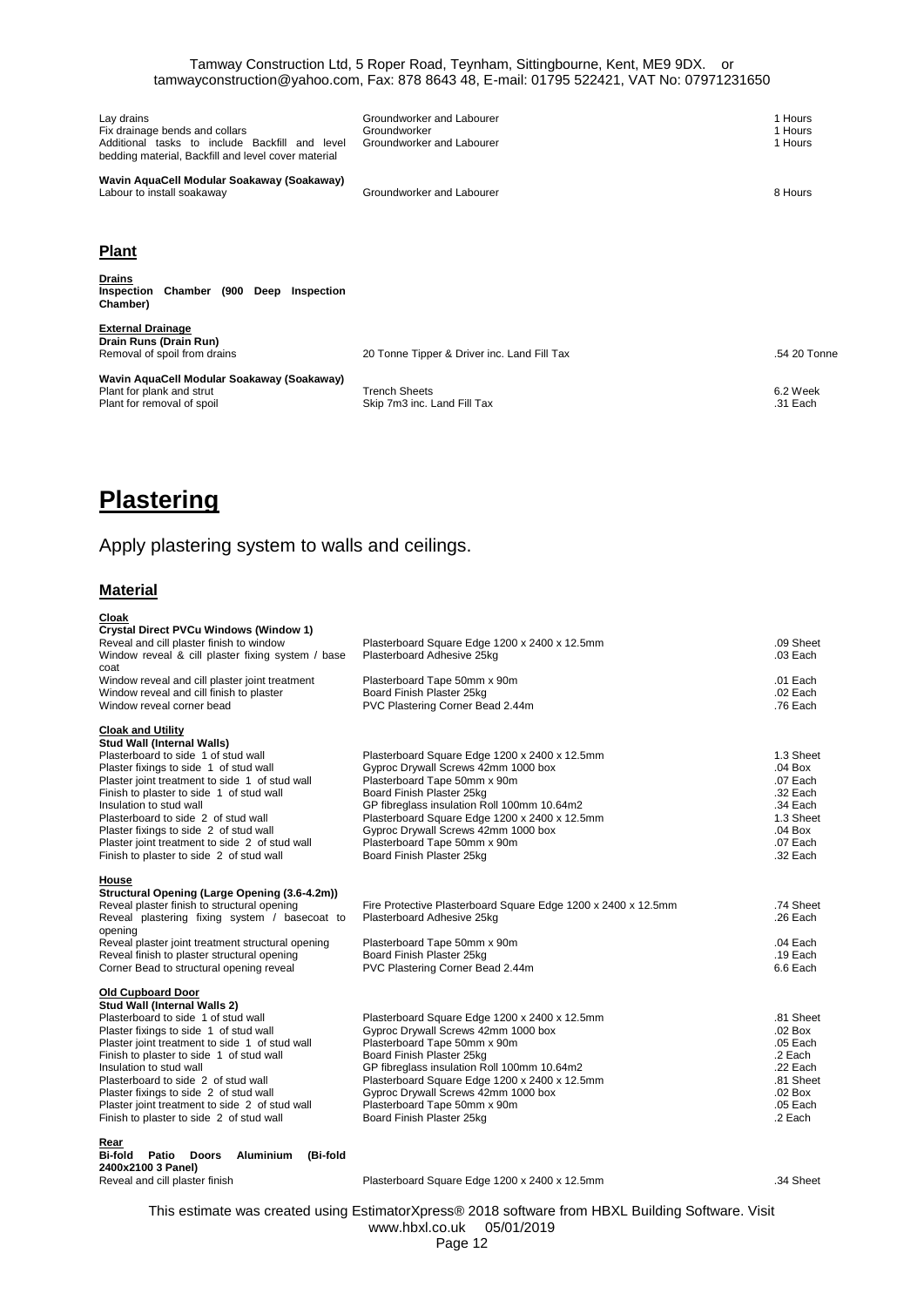| Reveal and cill plastering fixing system / basecoat<br>Reveal and cill plaster joint treatment<br>Reveal and cill finish to plaster<br>Corner Bead                                                                                                                                                                                                                                                                    | Plasterboard Adhesive 25kg<br>Plasterboard Tape 50mm x 90m<br>Board Finish Plaster 25kg<br>PVC Plastering Corner Bead 2.44m                                                                                                                                                                                                                           | .12 Each<br>.02 Each<br>.09 Each<br>2.8 Each                                                           |
|-----------------------------------------------------------------------------------------------------------------------------------------------------------------------------------------------------------------------------------------------------------------------------------------------------------------------------------------------------------------------------------------------------------------------|-------------------------------------------------------------------------------------------------------------------------------------------------------------------------------------------------------------------------------------------------------------------------------------------------------------------------------------------------------|--------------------------------------------------------------------------------------------------------|
| <b>Rear and Side Extension</b><br><b>Brick and Block Cavity Wall (External Walls 1)</b><br>Plaster finish to walls<br>Plastering to inner blockwall<br>Wall plastering fixing system / basecoat<br>Wall plastering joint treatment                                                                                                                                                                                    | Board Finish Plaster 25kg<br>Plasterboard Square Edge 1200 x 2400 x 12.5mm<br>Plasterboard Adhesive 25kg<br>Plasterboard Tape 50mm x 90m                                                                                                                                                                                                              | 3.7 Each<br>14 Sheet<br>4.9 Each<br>.82 Each                                                           |
| Encasing to Fabricated Steel Beam (Steel<br>Beam)<br>Plaster finish to attic steelwork<br>Plastering fixing system to steelwork<br>Plaster joint treatment attic steelwork<br>Finish to plaster to attic steelwork<br>Corner bead to attic steelwork                                                                                                                                                                  | Fire Protective Plasterboard Square Edge 1200 x 2400 x 12.5mm<br>Plasterboard Adhesive 25kg<br>Plasterboard Tape 50mm x 90m<br>Board Finish Plaster 25kg<br>PVC Plastering Corner Bead 2.44m                                                                                                                                                          | 1.2 Sheet<br>.42 Each<br>.07 Each<br>.31 Each<br>4.2 Each                                              |
| <b>Floor Screed (Screeding)</b><br>Floor screed sand<br>Floor screed cement                                                                                                                                                                                                                                                                                                                                           | Sharp Sand Bulk Bag<br>Blue Circle Mastercrete Original Cement 25kg Bag                                                                                                                                                                                                                                                                               | 3.3 Each<br>23 Each                                                                                    |
| Lean To Roof (Roof)<br>Plasterboard to sloping ceilings<br>Plasterboard fixings for sloping ceilings<br>Plasterboard joint treatment for sloping ceilings<br>Finish to plasterboard for sloping ceilings                                                                                                                                                                                                              | Plasterboard Square Edge 1200 x 2400 x 12.5mm<br>Drywall Timber Screws 60mm 500 box<br>Plasterboard Tape 50mm x 90m<br>Board Finish Plaster 25kg                                                                                                                                                                                                      | 7.8 Sheet<br>.45 Box<br>.45 Each<br>2 Each                                                             |
| Stud Wall (Internal Walls 1)<br>Plasterboard to side 1 of stud wall<br>Plaster fixings to side 1 of stud wall<br>Plaster joint treatment to side 1 of stud wall<br>Finish to plaster to side 1 of stud wall<br>Insulation to stud wall<br>Plasterboard to side 2 of stud wall<br>Plaster fixings to side 2 of stud wall<br>Plaster joint treatment to side 2 of stud wall<br>Finish to plaster to side 2 of stud wall | Plasterboard Square Edge 1200 x 2400 x 12.5mm<br>Gyproc Drywall Screws 42mm 1000 box<br>Plasterboard Tape 50mm x 90m<br>Board Finish Plaster 25kg<br>GP fibreglass insulation Roll 100mm 10.64m2<br>Plasterboard Square Edge 1200 x 2400 x 12.5mm<br>Gyproc Drywall Screws 42mm 1000 box<br>Plasterboard Tape 50mm x 90m<br>Board Finish Plaster 25kg | .81 Sheet<br>.02 Box<br>.05 Each<br>.2 Each<br>.22 Each<br>.81 Sheet<br>.02 Box<br>.05 Each<br>.2 Each |
| <b>Rear Extension</b><br><b>Velux Roof Windows (Roof Window)</b><br>Reveal and cill plaster finish to window<br>Window reveal & cill plaster fixing system / base                                                                                                                                                                                                                                                     | Plasterboard Square Edge 1200 x 2400 x 12.5mm<br>Plasterboard Adhesive 25kg                                                                                                                                                                                                                                                                           | .56 Sheet<br>.19 Each                                                                                  |
| coat<br>Window reveal and cill plaster joint treatment<br>Window reveal and cill finish to plaster<br>Window reveal corner bead                                                                                                                                                                                                                                                                                       | Plasterboard Tape 50mm x 90m<br>Board Finish Plaster 25kg<br>PVC Plastering Corner Bead 2.44m                                                                                                                                                                                                                                                         | .03 Each<br>$.14$ Each<br>3.4 Each                                                                     |
| <b>Utility</b><br><b>Crystal Direct PVCu Windows (Window 2)</b><br>Reveal and cill plaster finish to window<br>Window reveal & cill plaster fixing system / base                                                                                                                                                                                                                                                      | Plasterboard Square Edge 1200 x 2400 x 12.5mm<br>Plasterboard Adhesive 25kg                                                                                                                                                                                                                                                                           | :14 Shee<br>.05 Each                                                                                   |
| coat<br>Window reveal and cill plaster joint treatment<br>Window reveal and cill finish to plaster<br>Window reveal corner bead                                                                                                                                                                                                                                                                                       | Plasterboard Tape 50mm x 90m<br>Board Finish Plaster 25kg<br>PVC Plastering Corner Bead 2.44m                                                                                                                                                                                                                                                         | .01 Each<br>.04 Each<br>1.1 Each                                                                       |
| <b>Labour</b>                                                                                                                                                                                                                                                                                                                                                                                                         |                                                                                                                                                                                                                                                                                                                                                       |                                                                                                        |
| Cloak<br>Crystal Direct PVCu Windows (Window 1)<br>Additional tasks to include Fix window reveal and<br>cill plastering, Apply window reveal and cill finish to<br>plaster                                                                                                                                                                                                                                            | 2 Plasterers and 1 Plasterers Mate                                                                                                                                                                                                                                                                                                                    | 1 Hours                                                                                                |
| <b>Cloak and Utility</b><br><b>Stud Wall (Internal Walls)</b><br>Fix plasterboard to side 1<br>Apply finish to plaster to side 1<br>Fix plasterboard to side 2<br>Apply finish to plaster to side 2<br>Additional tasks to include Fix insulation                                                                                                                                                                     | 2 Plasterers and 1 Plasterers Mate<br>2 Plasterers and 1 Plasterers Mate<br>2 Plasterers and 1 Plasterers Mate<br>2 Plasterers and 1 Plasterers Mate<br><b>Plasterers Mate</b>                                                                                                                                                                        | 1 Hours<br>1 Hours<br>1 Hours<br>1 Hours<br>1 Hours                                                    |
| House<br>Structural Opening (Large Opening (3.6-4.2m))<br>Fix structural opening reveal plaster<br>Apply finish to structural opening reveal plaster                                                                                                                                                                                                                                                                  | 2 Plasterers and 1 Plasterers Mate<br>2 Plasterers and 1 Plasterers Mate                                                                                                                                                                                                                                                                              | 1 Hours<br>1 Hours                                                                                     |
| <b>Old Cupboard Door</b><br>Stud Wall (Internal Walls 2)<br>Fix plasterboard to side 1<br>Apply finish to plaster to side 1<br>Fix plasterboard to side 2                                                                                                                                                                                                                                                             | 2 Plasterers and 1 Plasterers Mate<br>2 Plasterers and 1 Plasterers Mate<br>2 Plasterers and 1 Plasterers Mate<br>This astimate was created using Estimator Yorgssen 2018 software from HRYL Ruilding Software Visit                                                                                                                                  | 1 Hours<br>1 Hours<br>1 Hours                                                                          |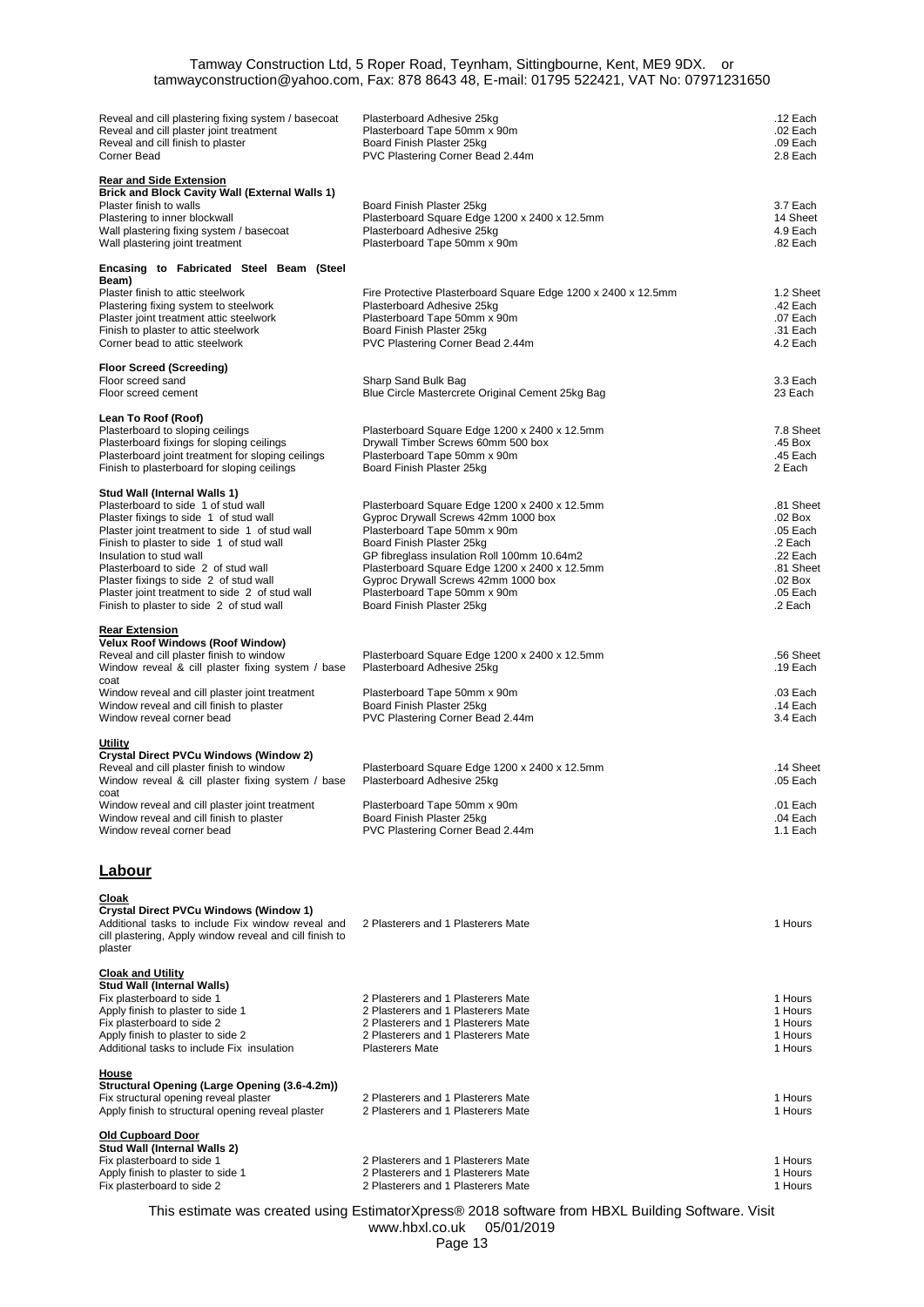| Apply finish to plaster to side 2<br>Additional tasks to include Fix insulation                                                                                                                                  | 2 Plasterers and 1 Plasterers Mate<br><b>Plasterers Mate</b>                                                                                                                   | 1 Hours<br>1 Hours                                  |
|------------------------------------------------------------------------------------------------------------------------------------------------------------------------------------------------------------------|--------------------------------------------------------------------------------------------------------------------------------------------------------------------------------|-----------------------------------------------------|
| Rear<br><b>Bi-fold</b><br>Patio<br><b>Doors</b><br>(Bi-fold<br><b>Aluminium</b><br>2400x2100 3 Panel)<br>Fix reveal and cill plastering<br>Apply reveal and cill finish to plaster                               | 2 Plasterers and 1 Plasterers Mate<br>2 Plasterers and 1 Plasterers Mate                                                                                                       | 1 Hours<br>1 Hours                                  |
| <b>Rear and Side Extension</b><br><b>Brick and Block Cavity Wall (External Walls 1)</b><br>Fix/apply plastering to walls<br>Apply finish to wall plastering                                                      | 2 Plasterers and 1 Plasterers Mate<br>2 Plasterers and 1 Plasterers Mate                                                                                                       | 5 Hours<br>6 Hours                                  |
| Encasing to Fabricated Steel Beam (Steel<br>Beam)<br>Fix attic steelwork plaster<br>Apply finish to attic steelwork plaster                                                                                      | 2 Plasterers and 1 Plasterers Mate<br>2 Plasterers and 1 Plasterers Mate                                                                                                       | 1 Hours<br>1 Hours                                  |
| <b>Floor Screed (Screeding)</b><br>Lay floor screed                                                                                                                                                              | 2 Plasterers and 1 Plasterers Mate                                                                                                                                             | 6 Hours                                             |
| Lean To Roof (Roof)<br>Fix plasterboard to sloping ceilings<br>Apply finish to ceiling plaster to sloping ceiling                                                                                                | 2 Plasterers and 1 Plasterers Mate<br>2 Plasterers and 1 Plasterers Mate                                                                                                       | 2 Hours<br>4 Hours                                  |
| Stud Wall (Internal Walls 1)<br>Fix plasterboard to side 1<br>Apply finish to plaster to side 1<br>Fix plasterboard to side 2<br>Apply finish to plaster to side 2<br>Additional tasks to include Fix insulation | 2 Plasterers and 1 Plasterers Mate<br>2 Plasterers and 1 Plasterers Mate<br>2 Plasterers and 1 Plasterers Mate<br>2 Plasterers and 1 Plasterers Mate<br><b>Plasterers Mate</b> | 1 Hours<br>1 Hours<br>1 Hours<br>1 Hours<br>1 Hours |
| <b>Rear Extension</b><br>Velux Roof Windows (Roof Window)<br>Fix window reveal and cill plastering<br>Apply window reveal and cill finish to plaster                                                             | 2 Plasterers and 1 Plasterers Mate<br>2 Plasterers and 1 Plasterers Mate                                                                                                       | 1 Hours<br>1 Hours                                  |
| Utility<br><b>Crystal Direct PVCu Windows (Window 2)</b><br>Additional tasks to include Fix window reveal and<br>cill plastering, Apply window reveal and cill finish to<br>plaster                              | 2 Plasterers and 1 Plasterers Mate                                                                                                                                             | 1 Hours                                             |
| <b>Plant</b>                                                                                                                                                                                                     |                                                                                                                                                                                |                                                     |
| <b>Rear and Side Extension</b><br><b>Floor Screed (Screeding)</b><br>Screed pump<br>Screed mixer                                                                                                                 | Screed pump<br>Pan Mixer - Diesel                                                                                                                                              | .2 Week<br>.2 Week                                  |

| Screed pump  | Screed pump        | 2 Week |
|--------------|--------------------|--------|
| Screed mixer | Pan Mixer - Diesel | 2 Week |

# **Internal Fitting Out**

Fix internal fixtures and fittings as described.

### **Material**

| <b>Utility</b><br>Utility Room Fitting Out (Utility Room)<br>Utility Room | General Screw and Nail allowance | 10 Each  |
|---------------------------------------------------------------------------|----------------------------------|----------|
| Labour                                                                    |                                  |          |
| Kitchen<br><b>Fitted Kitchen</b>                                          |                                  |          |
| Fit Kitchen                                                               | Joiner + Mate                    | 40 Hours |
| Fit and test appliances                                                   | <b>Specialist Fitter</b>         | 8 Hours  |
| <b>Utility</b><br>Utility Room Fitting Out (Utility Room)                 |                                  |          |
| Utility Room                                                              | Joiner                           | 8 Hours  |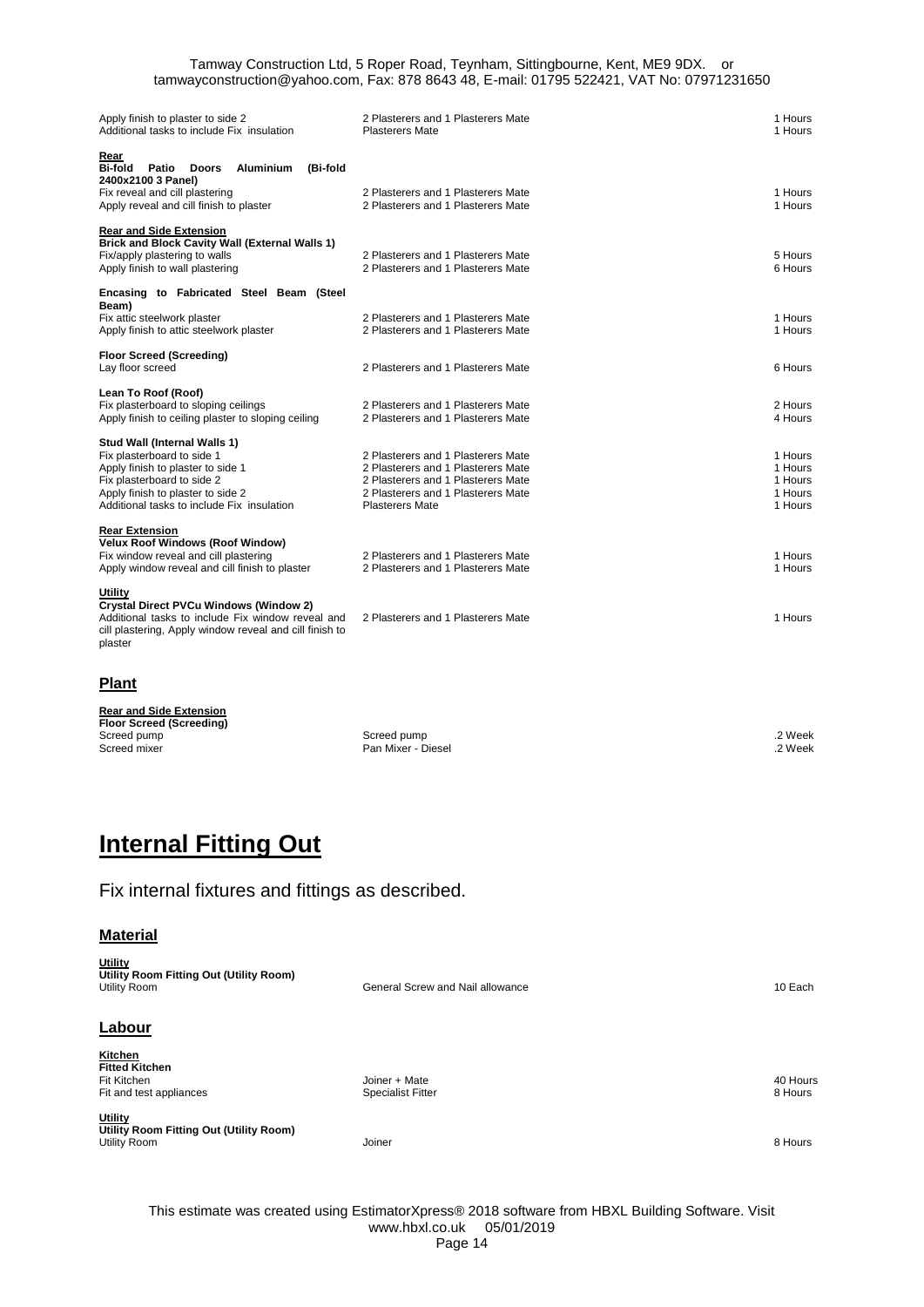## **Joinery 2nd Fix**

## Fix doors and windows, fixtures and fittings.

### **Material**

| Cloak<br>Crystal Direct PVCu Windows (Window 1)<br>Sealant to sides and top of window                                                                 | Silicone Sealant White 0.31 Litre                                                                                                                                                                                      | .08 Each                                                 |
|-------------------------------------------------------------------------------------------------------------------------------------------------------|------------------------------------------------------------------------------------------------------------------------------------------------------------------------------------------------------------------------|----------------------------------------------------------|
| <b>Cloak and Utility</b><br>Stud Wall (Internal Walls)<br>Skirting board side 1 of stud wall<br>Skirting board side 2 of stud wall                    | Skirting Torus/Ovolo 19 x 125mm (Redwood)<br>Skirting Torus/Ovolo 19 x 125mm (Redwood)                                                                                                                                 | 1.3 Metre<br>1.3 Metre                                   |
| <b>Old Cupboard Door</b><br>Stud Wall (Internal Walls 2)<br>Skirting board side 1 of stud wall<br>Skirting board side 2 of stud wall                  | Skirting Torus/Ovolo 19 x 125mm (Redwood)<br>Skirting Torus/Ovolo 19 x 125mm (Redwood)                                                                                                                                 | 1 Metre<br>1 Metre                                       |
| Rear<br>Bi-fold Patio<br><b>Aluminium</b><br>(Bi-fold<br><b>Doors</b><br>2400x2100 3 Panel)<br>Sealant<br>Door                                        | Silicone Sealant White 0.31 Litre<br><b>Customer To Supply</b>                                                                                                                                                         | .27 Each<br>1 Unit                                       |
| <b>Rear and Side Extension</b><br>Brick and Block Cavity Wall (External Walls 1)<br>Skirting boards<br>Fixings to skirtings                           | Skirting Torus/Ovolo 19 x 125mm (Redwood)<br>Cut Clasp Nails 65mm x 25kg                                                                                                                                               | 19 Metre<br>$.03$ Box                                    |
| Stud Wall (Internal Walls 1)<br>Skirting board side 1 of stud wall<br>Skirting board side 2 of stud wall                                              | Skirting Torus/Ovolo 19 x 125mm (Redwood)<br>Skirting Torus/Ovolo 19 x 125mm (Redwood)                                                                                                                                 | 1 Metre<br>1 Metre                                       |
| <u>Utility</u><br>Crystal Direct PVCu Windows (Window 2)<br>Sealant to sides and top of window                                                        | Silicone Sealant White 0.31 Litre                                                                                                                                                                                      | .1 Each                                                  |
| <b>Utility and Cloak</b><br>Typical Panel Doors (864 Door into Studding)<br>Architrave<br>Fixings to architrave<br>Door<br>Door furniture<br>Hinges   | Skirting Burford Contemporary Architrave 75mm x W14.5mm<br>Panel Pins Bright 40mm x 0.25kg<br>Internal Door 6 Panel Textured Undercoated 864 x 1981mm<br>Georgian Brass Internal Latch Pack<br>Butt Hinge Brassed 76mm | 20 <sub>m</sub><br>.8 Each<br>2 Each<br>2 Each<br>3 Pair |
| <b>Labour</b>                                                                                                                                         |                                                                                                                                                                                                                        |                                                          |
| Cloak<br>Crystal Direct PVCu Windows (Window 1)<br>Additional tasks to include Apply sealant to sides<br>and top of window                            | Joiner                                                                                                                                                                                                                 | 1 Hours                                                  |
| <b>Cloak and Utility</b><br>Stud Wall (Internal Walls)<br>Additional tasks to include Fix skirting board to side<br>1, Fix skirting board to side 2   | Joiners Mate                                                                                                                                                                                                           | 1 Hours                                                  |
| <b>Old Cupboard Door</b><br>Stud Wall (Internal Walls 2)<br>Additional tasks to include Fix skirting board to side<br>1, Fix skirting board to side 2 | Joiners Mate                                                                                                                                                                                                           | 1 Hours                                                  |
| Rear<br>Bi-fold<br>Aluminium<br>(Bi-fold<br>Patio<br>Doors<br>2400x2100 3 Panel)<br>Additional tasks to include Apply sealant                         | Joiner                                                                                                                                                                                                                 | 1 Hours                                                  |
|                                                                                                                                                       | This estimate was created using EstimatorXpress® 2018 software from HBXL Building Software. Visit                                                                                                                      |                                                          |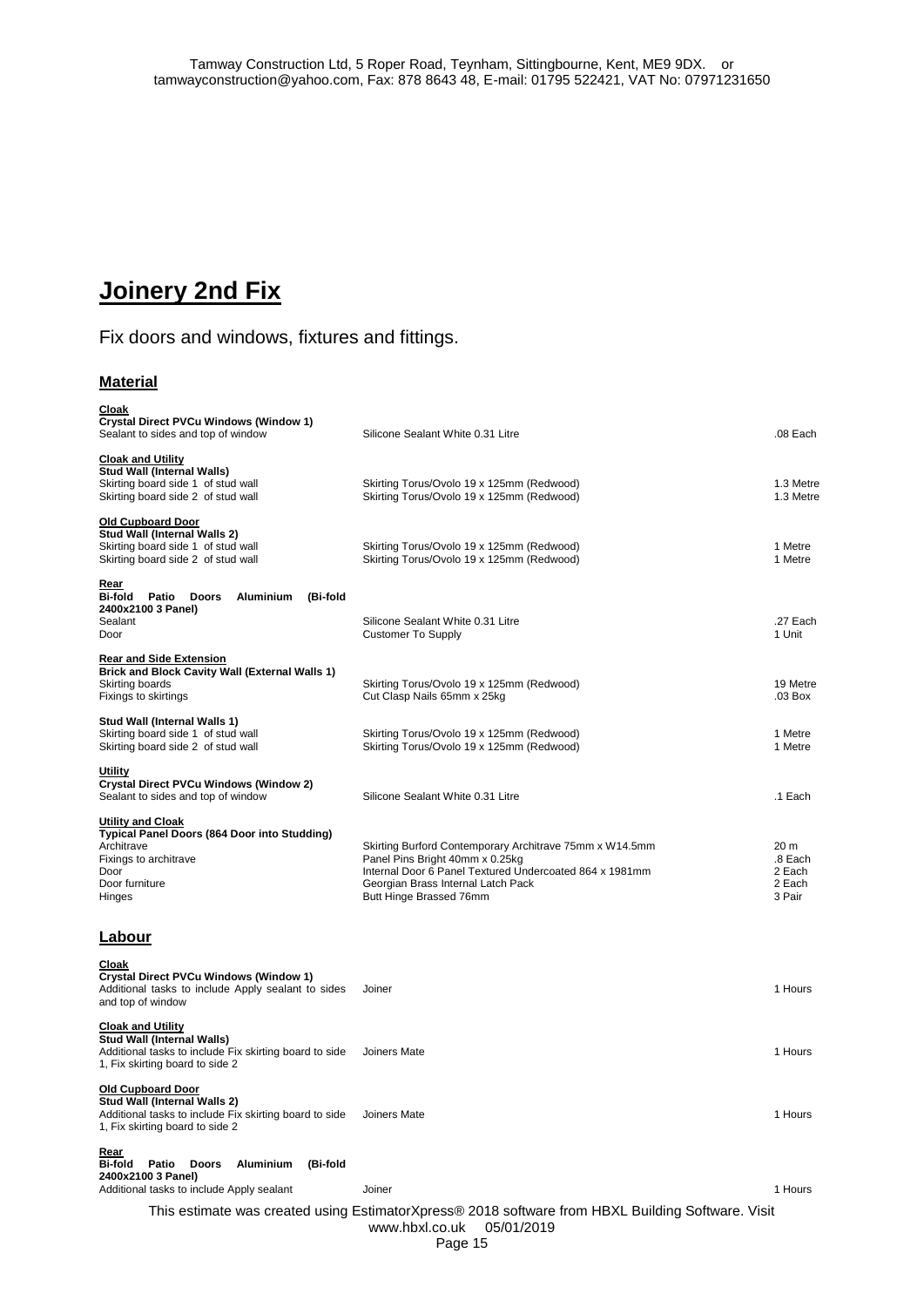| Additional tasks to include Hang door                                                                                                | Customer To Install              | 5 Unit                        |
|--------------------------------------------------------------------------------------------------------------------------------------|----------------------------------|-------------------------------|
| <b>Rear and Side Extension</b><br><b>Brick and Block Cavity Wall (External Walls 1)</b><br>Fix skirting boards                       | Joiners Mate                     | 5 Hours                       |
| Stud Wall (Internal Walls 1)<br>Additional tasks to include Fix skirting board to side<br>1, Fix skirting board to side 2            | Joiners Mate                     | 1 Hours                       |
| Utility<br><b>Crystal Direct PVCu Windows (Window 2)</b><br>Additional tasks to include Apply sealant to sides<br>and top of window  | Joiner                           | 1 Hours                       |
| <b>Utility and Cloak</b><br><b>Typical Panel Doors (864 Door into Studding)</b><br>Fix architrave<br>Hang door<br>Fix door furniture | Joiners Mate<br>Joiner<br>Joiner | 4 Hours<br>2 Hours<br>2 Hours |

## **Plumb 2nd Fix**

Plumb in fixtures and fittings as described.

### **Material**

| Cloak                                       |                                                          |            |
|---------------------------------------------|----------------------------------------------------------|------------|
| <b>Bathroom and Cloaks (Fitting Out)</b>    |                                                          |            |
| Allowance for screws and fixings            | Sundry Materials (£)                                     | 100 Each   |
| Silicon sealant                             | No Nonsense Sanitary Silicone 310ml                      | 1 Each     |
| Basin Trap                                  | Standard Bottle Trap Chrome                              | 1 Each     |
| <b>WC Pan Connector</b>                     | WC Connector 2.5deg 110mm                                | 1 Each     |
| Valves for WC                               | Chrome Isolating Ball Valve Copper x Copper 15mm         | 2 Each     |
| Towel Rail Straight (400 x 700 Chrome)      |                                                          |            |
| Radiator inc fittings                       | Straight Towel Warmer Chrome 400mm x 700mm               | 1 Each     |
| Screws for fittings                         | Wood Screws Steel CSK Twin Thread 8 x 2.5 inch (200 box) | .02 Box    |
| Plugs for screws                            | Brown Wall Plugs (100 box)                               | $.04$ Each |
| Dining Room                                 |                                                          |            |
| K2 Double Panel Radiator 600 Deep (K2 600 x |                                                          |            |
| 1600 Radiator)                              |                                                          |            |
| Radiator inc brackets                       | K2 Radiator 600mm x 1600mm                               | 1 Each     |
| Screws for brackets                         | Wood Screws Steel CSK Twin Thread 8 x 2.5 inch (200 box) | .02 Box    |
| Plugs for screws                            | Brown Wall Plugs (100 box)                               | $.04$ Each |
| <b>Heating System</b>                       |                                                          |            |
| Radiator Tails 15mm Copper (Radiator Tails) |                                                          |            |
| Thermostatic valves                         | Copper Thermostatic Radiator Valve 15mm x 1/2 inch       | 2 Each     |
| Lockshield valves                           | Copper Wheelhead/Lockshield Valve 15mm x 1/2 inch        | 1 Each     |
| Drain lockshield valves                     | Copper Drain Lockshield Valve 15mm x 1/2 inch            | 3 Each     |
| Utility                                     |                                                          |            |
| K1 Single Panel Radiator 400 Deep (K1 400 x |                                                          |            |
| 500 Radiator)                               |                                                          |            |
| Radiator inc brackets                       | K1 Radiator 400mm x 500mm                                | 1 Each     |
| Screws for brackets                         | Wood Screws Steel CSK Twin Thread 8 x 2.5 inch (200 box) | .02 Box    |
| Plugs for screws                            | Brown Wall Plugs (100 box)                               | $.04$ Each |
|                                             |                                                          |            |
| Labour                                      |                                                          |            |
| Cloak                                       |                                                          |            |
| <b>Bathroom and Cloaks (Fitting Out)</b>    |                                                          |            |
| Fit basin and connect waste                 | Plumber                                                  | 3 Hours    |
| Fit WC and connect waste                    | Plumber                                                  | 3 Hours    |
| Towel Rail Straight (400 x 700 Chrome)      |                                                          |            |
| Fix fittings and hang radiator              | Plumber                                                  | 1 Hours    |
| Dining Room                                 |                                                          |            |
| K2 Double Panel Radiator 600 Deep (K2 600 x |                                                          |            |
| 1600 Radiator)                              |                                                          |            |
| Fix brackets and hang radiator              | Plumber                                                  | 1 Hours    |
|                                             |                                                          |            |

#### **Heating System**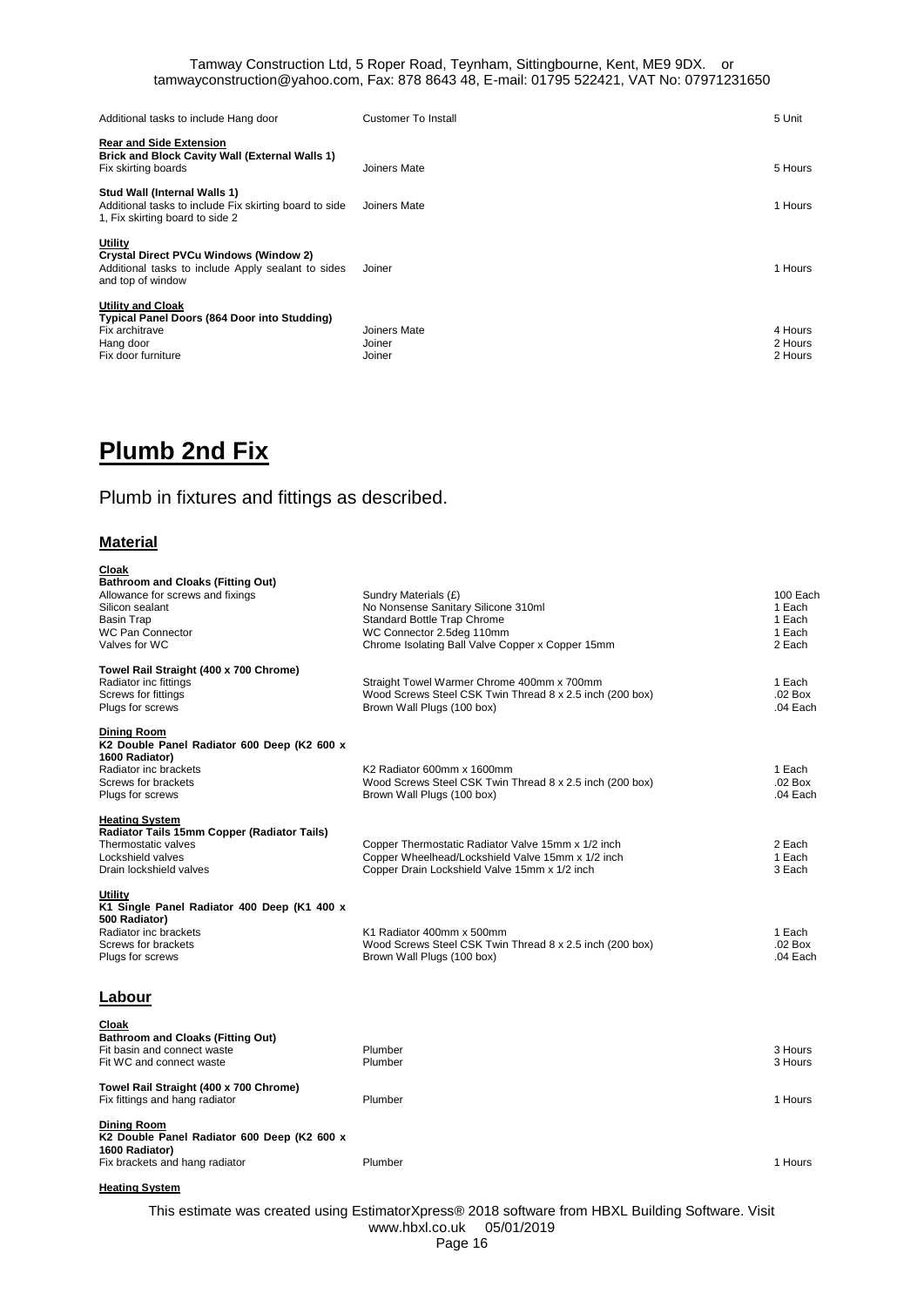| Radiator Tails 15mm Copper (Radiator Tails)                                    |         |         |
|--------------------------------------------------------------------------------|---------|---------|
| Fit thermostatic valve                                                         | Plumber | Hours   |
| Fit drain lockshield valve                                                     | Plumber | l Hours |
| Additional tasks to include Fit lockshield valve                               | Plumber | l Hours |
| <b>Utility</b><br>K1 Single Panel Radiator 400 Deep (K1 400 x<br>500 Radiator) |         |         |

Fix brackets and hang radiator Plumber 1 Hours

| <b>Total Cost Excluding VAT</b> | £44,821.98 |
|---------------------------------|------------|
| Total VAT                       | £8,964.40  |
| <b>Total Cost Including VAT</b> | £53,786.37 |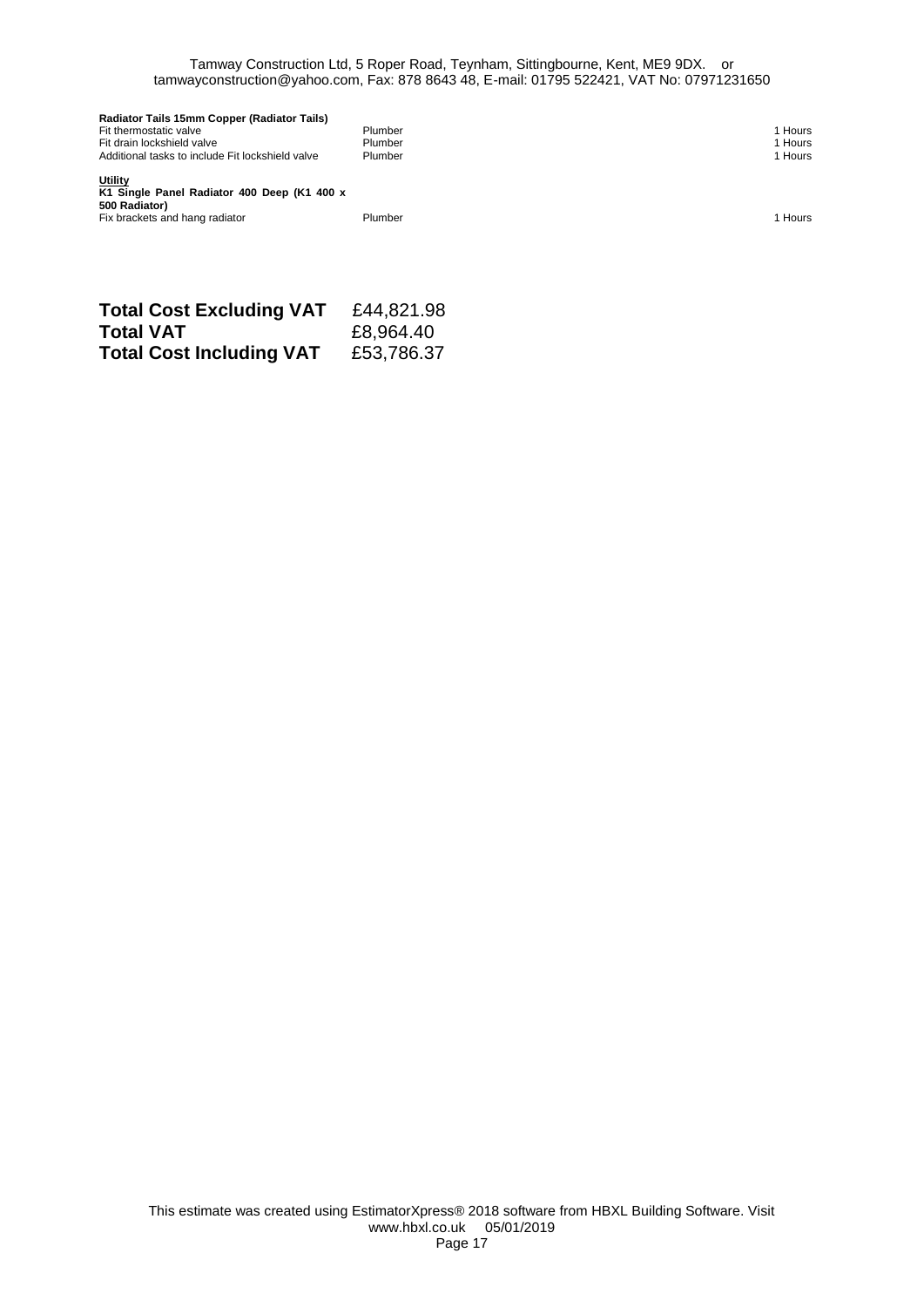## **Acceptance of Estimate/Variation**

**Reference:** Rear Extension (Estimate dated Saturday, 05 January 2019)

Sample 5 Roper Road Teynham **Sittingbourne** Kent

Site address: 5 Roper Road Teynham **Sittingbourne** Kent

Please carry out the building works itemised in the Estimate defined above, dated Saturday, 05 January 2019 to the value of:

| <b>Total Cost Excluding VAT</b> | £44,821.98 |
|---------------------------------|------------|
| <b>Total VAT</b>                | £8,964.40  |
| <b>Total Cost Including VAT</b> | £53,786.37 |

| <b>Signed Sample</b>                        | .       |
|---------------------------------------------|---------|
| Date                                        | //20    |
| Signed on behalf of Tamway Construction Ltd |         |
| Date                                        | . / /20 |